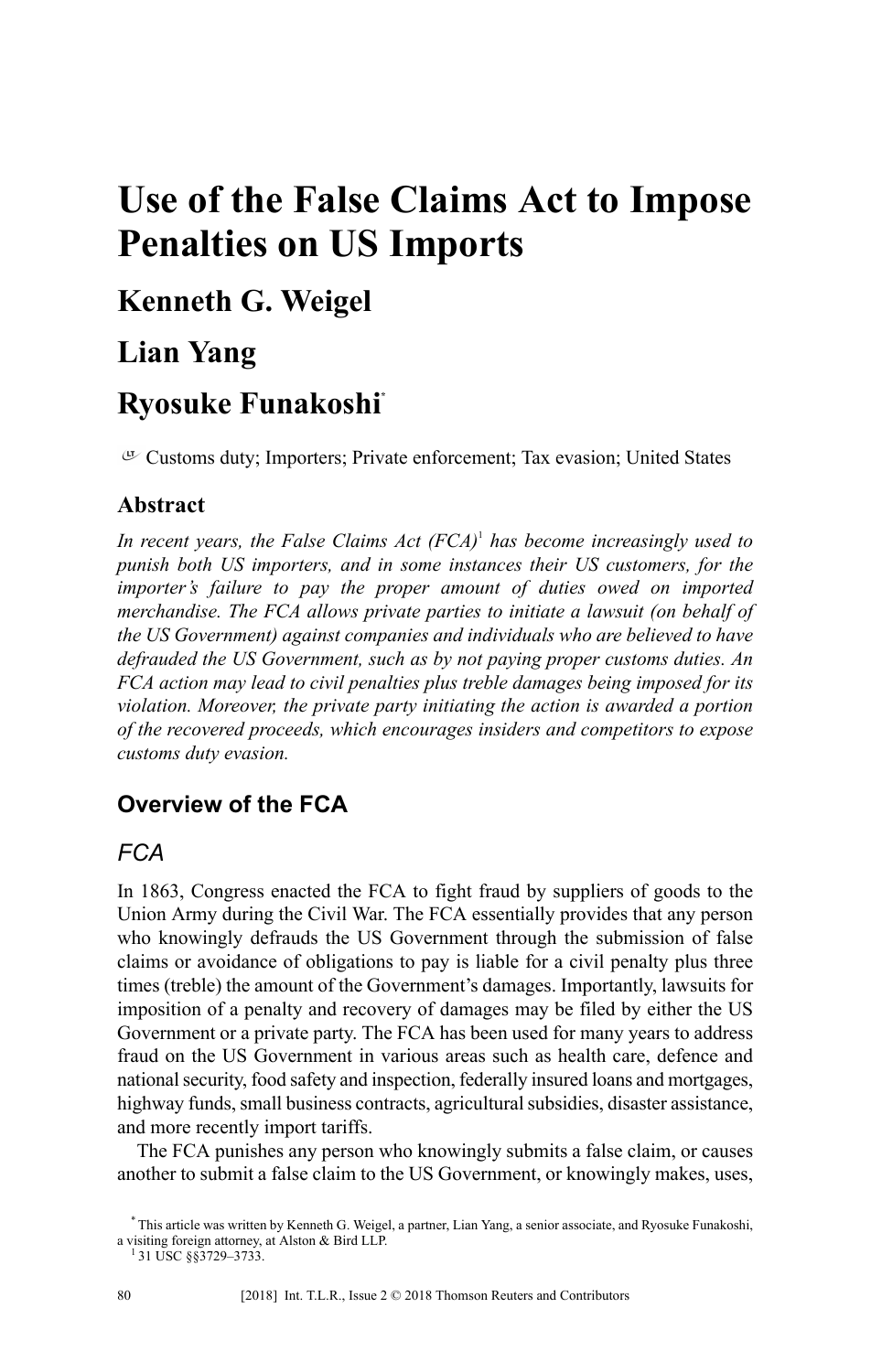or causes to be made or used, a false record or statement material to a false claim, or is part of a conspiracy to commit such acts.<sup>2</sup> The FCA also imposes liability for knowingly and improperly failing to pay money to the US Government, known as the "reverse false claims" provision.<sup>3</sup> Thus, the FCA applies not only to knowingly overcharging, but also knowingly failing to pay the proper amount to, the US Government, such as evasion of customs duties in import transactions. Knowingly means (1) having actual knowledge; (2) deliberate ignorance of the truth or falsity of the information; or (3) reckless disregard of the truth or falsity of the information  $4$ 

The FCA imposes a civil penalty for each FCA violation. The minimum and maximum amounts of the civil penalty depend on when the FCA violation occurred and when the civil penalty is assessed because the amounts are adjusted annually under the Federal Civil Penalties Inflation Adjustment Act Improvements Act of  $2015<sup>5</sup>$  in accordance with the inflation calculated based on the Consumer Price Index.<sup>6</sup> Table 1 provides the civil penalty amounts currently in effect for each violation:

|                                            | <b>Violation</b><br>curred on<br>or<br>before<br>November 2015 | oc-   Violation occurred after 2 November 2015                                                                                      |      |                                               |                                               |
|--------------------------------------------|----------------------------------------------------------------|-------------------------------------------------------------------------------------------------------------------------------------|------|-----------------------------------------------|-----------------------------------------------|
|                                            |                                                                | Assessed on or   Assessed af-   Assessed af-   Assessed after<br>before 1 August   ter 1 August   ter 3 Febru-   29 January<br>2016 | 2016 | ary 2017                                      | 29, 2018                                      |
| of <sup>1</sup><br>Amount<br>civil penalty | Min. \$5,500                                                   |                                                                                                                                     |      | Min. \$10,781   Min. \$10,957   Min. \$11,181 |                                               |
|                                            | Max. \$11,000                                                  |                                                                                                                                     |      |                                               | Max. \$21,563   Max. \$21,916   Max. \$22,363 |

**Table 1: Civil penalty amounts for FCA violations**

While the US Government may bring FCA actions directly, as mentioned above, the FCA is unique in that it encourages a private person (known as a "relator") to file a lawsuit on behalf of the US Government; such relator-initiated FCA actions are known as *qui tam* actions.<sup>7</sup> A *qui tam* action is filed under seal and remains confidential for at least 60 days, so filing is not immediately known to the public, including the target. <sup>8</sup> At the same time the action is filed, a copy of the complaint and written disclosure of substantially all material evidence and information are served on the US Government. Before the complaint is unsealed, the US Government investigates the allegations in the complaint and intervenes in and proceeds with the action, declines to take over the action but allows the relator to proceed in the Government's name, or moves to dismiss the action. When the US Government intervenes, it has the primary responsibility for prosecuting the action.<sup>9</sup>

 $2^{2}$ 31 USC §§3729(a)(1)(A)–(C).

 $3$  31 USC § 3729(a)(1)(G).

<sup>4</sup> 31 USC §3729(b)(1). In other words, a grossly negligent failure to pay proper duties would appear to be a knowing violation under the FCA.

 $5$  Section 701 of the Bipartisan Budget Act of 2015, Pub. L. No. 114-74, H.R. 1314, 129 Stat. 584; 28 USC  $\S 2461$ note.

<sup>6</sup> See *Civil Monetary Penalties Inflation Adjustment*, 83 F.R. 3944 (29 January 2018).

<sup>7</sup> *Qui tam* is an abbreviation of the Latin phrase *qui tam pro domino rege quam pro se ipso in hac parte sequitur*, meaning "[he] who sues in this matter for the king as well as for himself".

<sup>&</sup>lt;sup>8</sup> Some relators also file the complaint as "John Doe", further hiding their identity.

 $9$  31 USC §§3730(b), (c).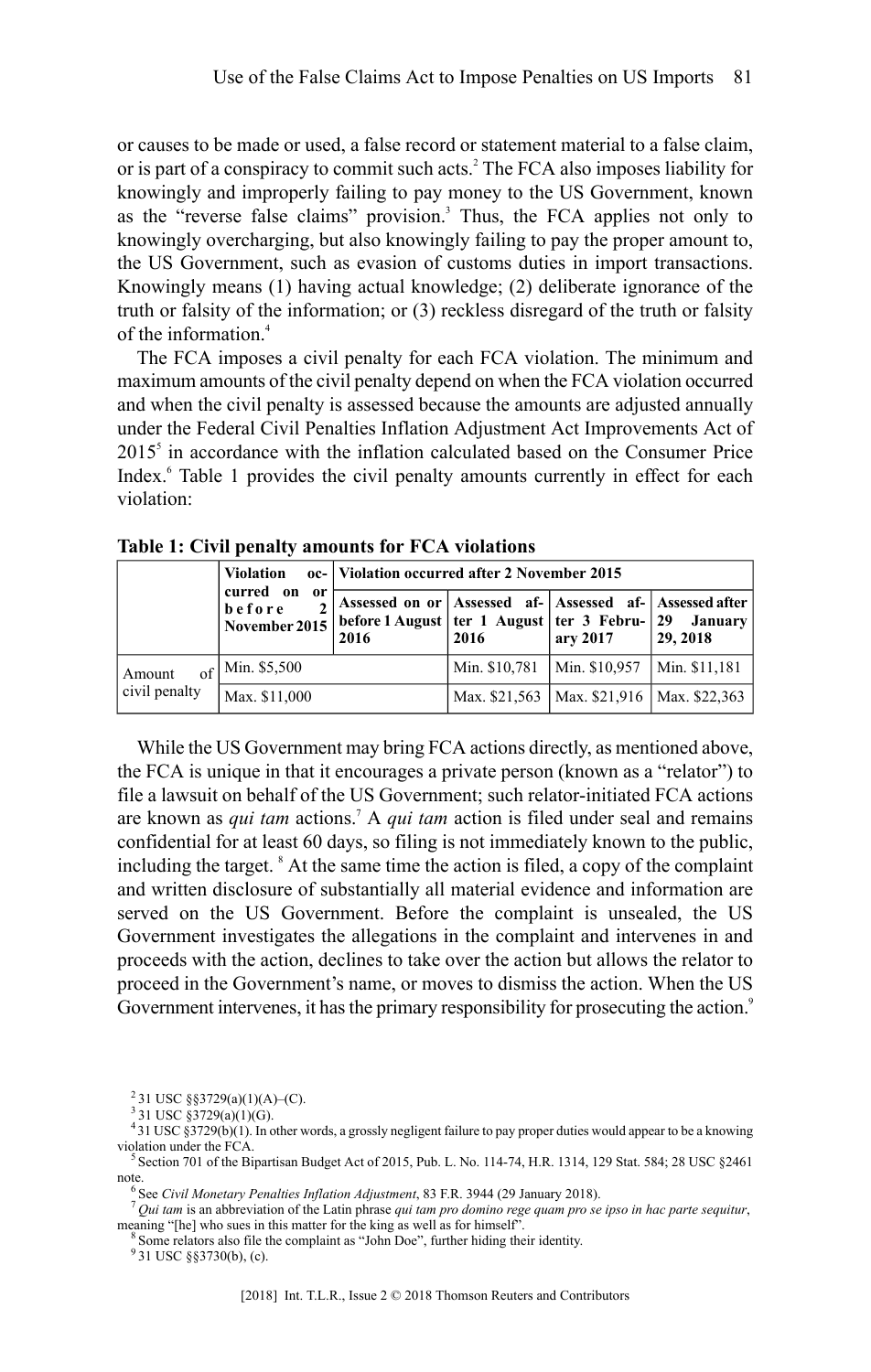A relator in a successful lawsuit may be awarded between 15 and  $30\%^{10}$  of the amount recovered by the Government.<sup>11</sup> This reward can be significant, with awards to relators in excess of \$100 million in some past cases. The availability of such a reward strongly incentivises private parties to proactively expose FCA violations that were unknown to the Government.<sup>12</sup> Numerous *qui tam* actions have been filed by current or former executives or employees, business partners and competitors who had knowledge of possible FCA violations.

#### *Recent FCA statistics*

As shown in Fig.1, the number of new FCA matters increased significantly in 2010, and has remained at a high level since then. There have been over 700 FCA actions initiated annually between 2010 and 2017.



*Figure 1: Annual number of new FCA matters (FY 1998 – 2017)***<sup>13</sup>**

Figure 2 shows that proceeds from FCA actions have also increased significantly since 2010. The annual total amount of FCA proceeds has been over \$3 billion for the last eight consecutive years.

<sup>10</sup> If the Government intervenes in the *qui tam* action, the relator is entitled to receive between 15 and 25% of the amount recovered by the Government through the *qui tam* action. If the Government declines to intervene in the action, the relator's share is increased to 25 to 30%. The actual amount of the reward is determined by the court or by the parties in a negotiated settlement based on the contributions of the relator to the case in prosecuting the action and in collecting the civil penalties and damages.

 $^{11}$  31 USC §§3730(d)(1), (2). If the court finds that the action is based primarily on disclosures of specific information (other than information provided by the relator) relating to allegations or transactions in a criminal, civil, or administrative hearing, in a congressional, administrative, or Government Accounting Office report, hearing, audit, or investigation, or from the news media, the court may award no more than 10% of the proceeds. Also, if the court finds the relator planned and initiated the violation, the court may reduce the reward. Moreover, if the relator is convicted of criminal conduct arising from his or her role in the violation, the relator is dismissed from the action and does not receive any reward. 31 USC  $\frac{\$3730(d)(1)}{6}$ , (3).

<sup>12</sup> Indeed, in the *Victaulic* case currently in court, the relator is Customs Fraud Investigations LLC, a company that conducts research and analysis on potential customs fraud. The relator alleges that Victaulic imported improperly marked pipe fittings, which was not discovered by customs officials. *United States ex rel. Customs Fraud Investigations, LLC v Victaulic Co*, No.13–cv–2983, 2015 WL 1608455, at \*1 (E.D. Pa. 10 April 2015). See Appendix Chart 3, Case  $N_0$  5

<sup>13</sup> *Data source:* US Department of Justice, *Fraud Statistics - Overview* (19 December 2017)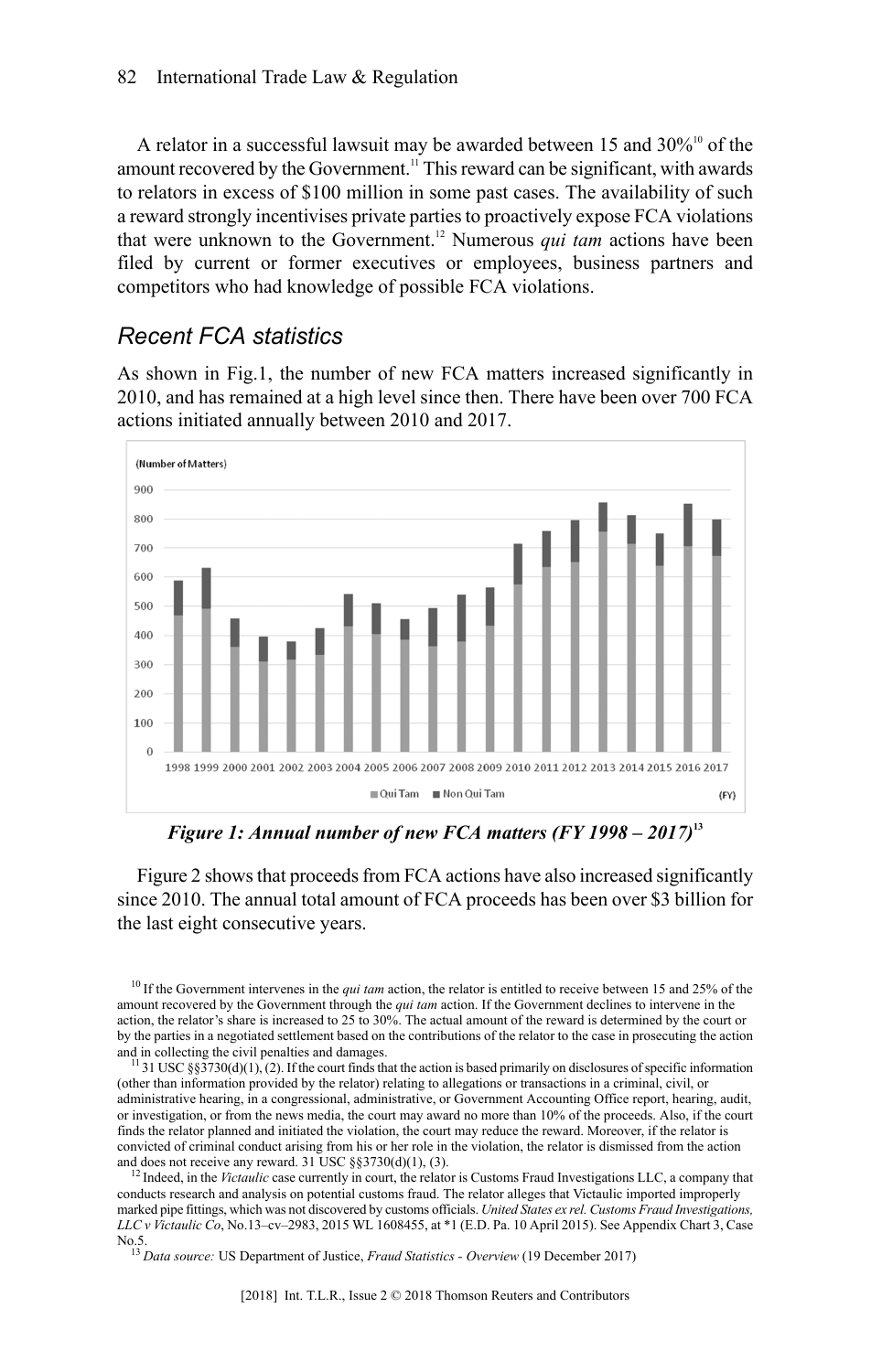

*Figure 2: Annual amount of FCA proceeds (FY 1998 – 2017)***<sup>14</sup>**

In addition, as shown in Fig.3, between 2010 and 2017 there were 6,343 new FCA matters and the total amount of FCA proceeds was over \$32 billion. On average, 793 new matters were filed and over \$4 billion was recovered annually.

The prevalence of *qui tam* actions (actions initiated by relators) in fighting fraud on the US Government is especially worth noting. The number of new *qui tam* actionstotalled 5,352 during 2010–2017, resulting in over \$24.8 billion in proceeds. On average, 669 new *qui tam* actions were filed and more than \$3.1 billion was recovered from *qui tam* actions annually. *Qui tam* actions accounted for 84.4% of all new FCA matters during the eight-year period and proceeds from *qui tam* actions accounted for 77.5% of all FCA proceeds in the same period, as shown by Fig.3.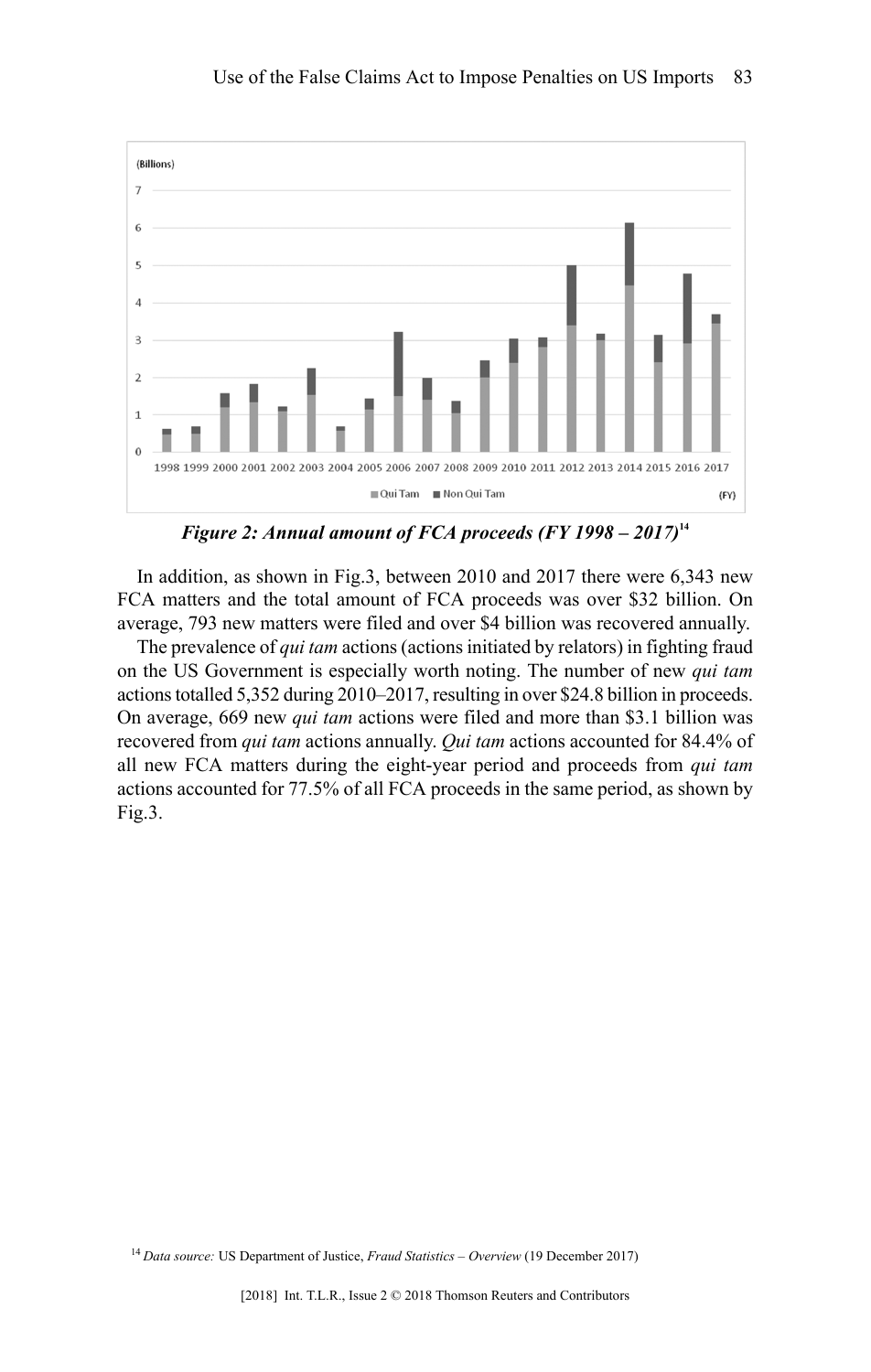#### 84 International Trade Law & Regulation

| <b>Fiscal</b> year<br>(October-<br>September) | New<br><b>FCA</b><br>(new qui<br>$t$ <i>am</i><br>actions) | Proportions<br>of new qui<br>tam actions<br>to all FCA<br>actions | Proceeds<br>(proceeds from qui<br>tam actions)<br>(US\$) | Proportions<br>of proceeds<br>from qui tam<br>actions to all<br><b>FCA</b><br>Proceeds | Relator share of<br>FCA awards<br>(USS) |
|-----------------------------------------------|------------------------------------------------------------|-------------------------------------------------------------------|----------------------------------------------------------|----------------------------------------------------------------------------------------|-----------------------------------------|
| 2010                                          | 716<br>(576)                                               | 80.4%                                                             | \$3,037,540,230<br>$(\$2,390,156,737)$                   | 78.7%                                                                                  | \$401,772,542                           |
| 2011                                          | 759<br>(634)                                               | 83.5%                                                             | \$3,063,807,112<br>$(\$2,822,441,117)$                   | 92.1%                                                                                  | \$559,917,069                           |
| 2012                                          | 796<br>(652)                                               | 81.9%                                                             | \$4,997,839,706<br>$(\$3,389,726,844)$                   | 67.8%                                                                                  | \$448,837,485                           |
| 2013                                          | 857<br>(756)                                               | 88.2%                                                             | \$3,164,994,190<br>$(\$2,995,867,418)$                   | 94.7%                                                                                  | \$558,761,955                           |
| 2014                                          | 813<br>(715)                                               | 87.9%                                                             | \$6,144,268,085<br>$(\$4,467,703,859)$                   | 72.7%                                                                                  | \$711,636,578                           |
| 2015                                          | 750<br>(639)                                               | 85.2%                                                             | \$3,141,272,467<br>$(\$2,408,840,181)$                   | 76.7%                                                                                  | \$482,039,295                           |
| 2016                                          | 853<br>(706)                                               | 82.8%                                                             | \$4,778,268,567<br>$(\$2,921,939,136)$                   | 61.2%                                                                                  | \$526,799,613                           |
| 2017                                          | 799<br>(674)                                               | 84.4%                                                             | \$3,702,620,187<br>$(\$3,437,037,099)$                   | 92.8%                                                                                  | \$392,959,388                           |
| <b>Total</b>                                  | 6,343<br>(5, 352)                                          |                                                                   | \$32,030,610,544<br>$(\$24, 833, 712, 391)$              |                                                                                        | \$4,082,723,925                         |
| Average<br>per Year                           | 793<br>(669)                                               | 84.4%                                                             | \$4,003,826,318<br>(S3.104.214.049)                      | 77.5%                                                                                  | \$510,340,491                           |

*Figure 3: Annual detailed figures of FCA matters (FY 2010 – 2017)***<sup>15</sup>**

As shown by the above statistics, there is a significant financial incentive for private parties to take action under the FCA. As the information in Fig.3 shows, relators received about 16% of recoveries in *qui tam* actions.<sup>16</sup> Figure 4 shows that the amount of relator awards increased in 2010 and has remained at over \$390 million annually for eight consecutive years, 2010–2017. In addition, Fig.3 shows that the total amount of relator awards was about \$4.1 billion and on average, over \$510 million annually from 2010 to 2017.



*Figure 4: Annual amount of relator awards (FY 1998 – 2017)***<sup>17</sup>**

Private parties have been handsomely rewarded for bringing *qui tam* actions, providing strong incentives to expose fraud against the US Government.

<sup>15</sup> *Data source:* US Department of Justice, *Fraud Statistics – Overview* (19 December 2017)

<sup>&</sup>lt;sup>16</sup> Relators were paid \$4,082,723,925 on recoveries of \$24,833,712,391 in actions where there were realtors.

<sup>17</sup> *Data source:* US Department of Justice, *Fraud Statistics – Overview* (19 December 2017)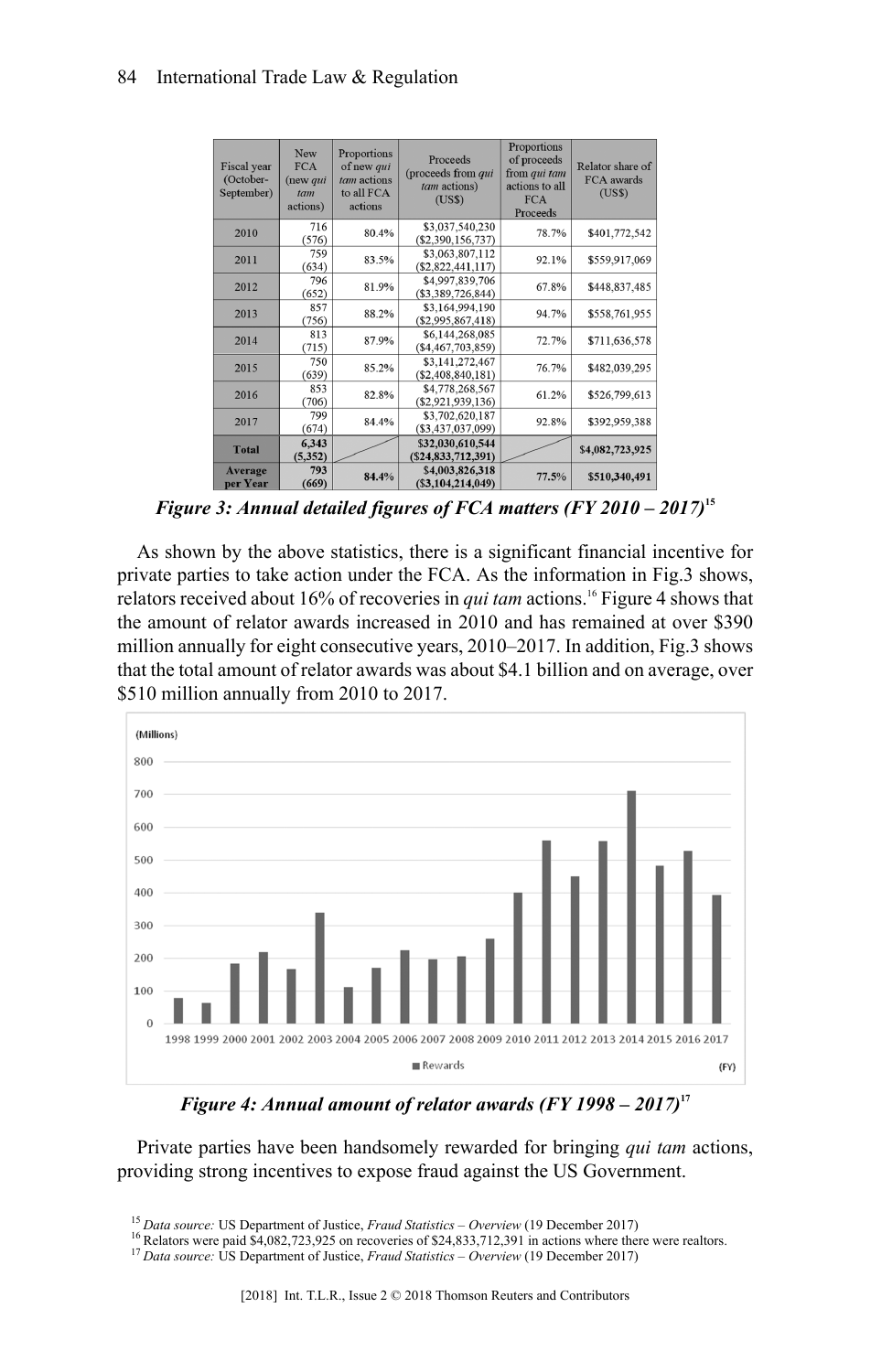## **Application of the FCA to imports**

Traditionally, the FCA has been applied in various areas such as healthcare and government procurement, situations where the US Government is reimbursing or paying private parties. It has also been applied in the reverse situation where the US Government has not been properly paid. In 2009 the FCA was amended to broaden its scope in reverse actions. Since the 2009 amendments, FCA claims in the international trade area have increased, in cases of evasion of both normal customs duties and those duties imposed as a result of trade remedy proceedings.

#### *Customs penalty statutes*

Not paying customs duties has been illegal and strictly prohibited by laws and regulations for the history of the US.<sup>18</sup> Traditionally the US Government has enforced customs laws using the customs civil penalty provision, currently s.592 of The Tariff Act of 1930, as amended.<sup>19</sup> Under s.592:

"no person, by fraud, gross negligence, or negligence—

- (A) may enter, introduce, or attempt to enter or introduce any merchandise into the commerce of the United States by means of—
	- (i) any document or electronically transmitted data or information, written or oral statement, or act which is material and false, or
	- (ii) any omission which is material, or
- (B) may aid or abet any other person to violate subparagraph  $(A)$ ."<sup>20</sup>

A violation of s.592 is punishable by a civil penalty in an amount not to exceed the following<sup>21</sup>:

- 1. In the case of a fraudulent violation, the "domestic value" of the imported merchandise.
- 2. In the case of a grossly negligent violation, the lesser of the domestic value of the merchandise or four times the evaded duties, or if there was no duty loss, 40% of the dutiable value of the merchandise.
- 3. In the case of a negligent violation, the lesser of the domestic value of the merchandise, or two times the evaded duties, or if there was no duty loss, 20% of the dutiable value of the merchandise.

The importer also has to pay the duties owed.<sup>22</sup>

Section 592 actions are brought and prosecuted only by US Customs and Border Protection  $(CBP)$ .<sup>23</sup> An informant in a successful s.592 action may be awarded up to  $$250,000.<sup>24</sup>$ 

In addition, in certain circumstances merchandise imported contrary to law may be seized and forfeited.<sup>25</sup> Furthermore, evading customs duties can lead to criminal

<sup>18</sup> Tariff Act of 4 July 1789, Ch.2, 1 Stat.24. <sup>19</sup> 19 USC §1592.  $^{20}$  19 USC §1592(a)(1).  $^{21}$  19 USC §§1592(c)(1)–(3). <sup>22</sup> 19 USC §1592(d). <sup>23</sup> 19 USC §1592; 19 CFR §165.15.<br><sup>24</sup> 19 USC §§1619(a), (c). <sup>25</sup> 19 USC §1592(c)(11). See also 19 USC §§ 1594, 1595a, 1602–1613, 1613b, 1614, 1616a.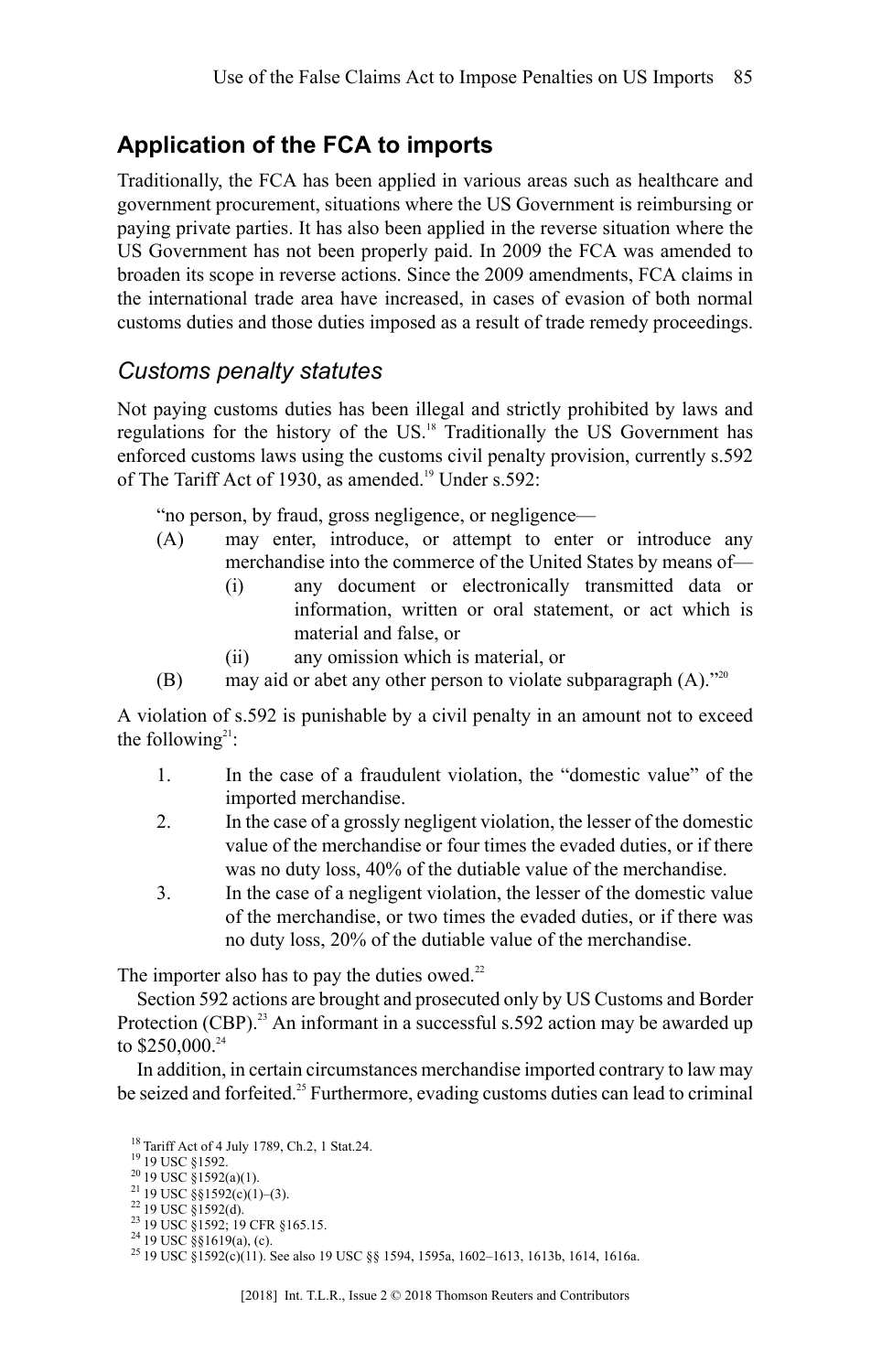prosecution<sup>26</sup> and criminal fines of up to  $$250,000$  in the case of an individual and up to \$500,000 in the case of a corporation, or if the defendant derives pecuniary gain from the offence or if the offence results in pecuniary loss to a person other than the defendant, the defendant may be fined up to twice the gross gain, or twice the gross  $\log_2$ <sup>27</sup> Moreover, an individual defendant can be imprisoned up to 20 years.<sup>28</sup>

In sum, there have always been both significant civil and criminal penalties for violations of law in the importation of merchandise, including not paying normal customs duties as well as those imposed as a result of trade remedy proceedings.

#### *Making the FCA apply to all customs duties—the 2009 amendments*

The FCA was amended in 2009 by the Fraud Enforcement and Recovery Act of 2009 (FERA).<sup>29</sup> The 2009 amendments, among other items, clarified and broadened the scope of the FCA for the failure to fulfil an obligation to pay money to the US Government.<sup>30</sup> This change made the FCA a viable option for use against import violations.

Prior to 2009, the FCA "reverse" false claims provision imposed liability on any person who, inter alia,

"knowingly makes, uses, or causes to be made or used, a false record or statement to conceal, avoid, or decrease an obligation to pay or transmit money or property to the Government".<sup>31</sup>

However, the Sixth Circuit Court of Appeals in *American Textile Manufacturers Institute Inc v The Limited Inc* narrowly construed the term "obligation" so that a reverse false claim could apply only in the case of fixed obligations, and not to false statements made by importers to avoid paying customs duties for mismarking the country of origin. $32$ 

The 2009 amendments closed this loophole in the FCA by defining the term "obligation" to mean an established responsibility to pay,

"whether or not fixed, arising from an express or implied contractual, grantor-grantee, or licensor-licensee relationship, from a fee-based or similar

<sup>&</sup>lt;sup>26</sup> For example, 18 USC  $\S$ 541 (entry of goods falsely classified); 18 USC  $\S$ 542 (Entry of goods by means of false statements); 18 USC §545 (smuggling goods into the US); 18 USC;1001 (statements or entries generally), 18 USC §1519 (destruction, alteration, or falsification of records in federal investigations); 18 USC §1341 (mail fraud); 18 USC § 1343 (wire fraud); 18 USC § 371 (conspiracy) can be the basis for criminal liabilities in cases of customs duties evasion.

 $^{27}$  18 USC §§3571(b)–(d).<br>
28 See 18 USC §§545, 1519.

<sup>29</sup> Pub. L. No.111-21, S. 386, 123 Stat. 1617.

 $\frac{30 \text{ TeV}}{20 \text{ TeV}}$  The reverse false claims provision was amended by FERA in two ways:

<sup>1.</sup> Imposing liability for actions to conceal, avoid, or decrease an obligation even if false records or statements were not made:  $31$  USC  $$3729(a)(1)(G)$ .<br>Defining the term "obligation":  $31$  USC  $$3729(b)(3)$ .

<sup>2.</sup> Defining the term "obligation": 31 USC §3729(b)(3).<br> $31\,31\,$  USC §3729(a)(7)(2000). This provision was analogous to the FCA provision prohibiting making "false records or statements to get false or fraudulent claims paid or approved": 31 USC §3729(a)(2)(2000). Under the 2009 amendments, reverse liability can now attach even absent the existence of false records or statements: 31 USC  $§3729(a)(1)(G)$ .

<sup>32</sup> *American Textile Manufacturers Institute Inc v The Limited Inc* 190 F. 3d 729 (6th Cir. 1999).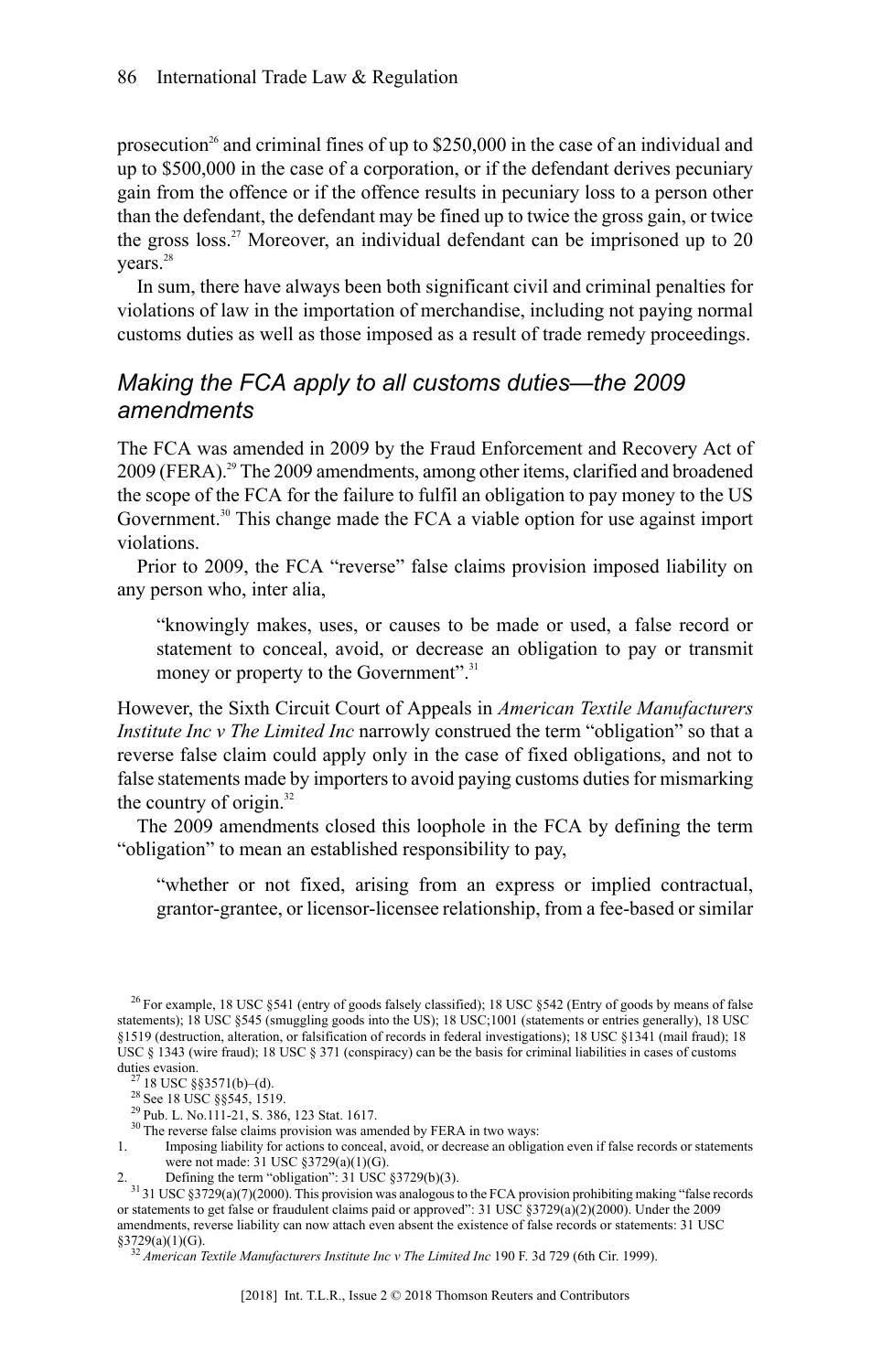relationship, from statute or regulation, or from the retention of any overpayment".<sup>33</sup>

Initially the amendments specifically named customs marking duties as an obligation subject to the FCA. <sup>34</sup> This language was eventually removed, as the Committee on the Judiciary made it clear that all customs duties clearly fell within the new definition of the term "obligation" and an express reference to customs marking duties was unnecessary. <sup>35</sup> Thus, the 2009 amendments overturned *American Textile Manufacturers Institute* and made it clear that evading all customs duties may be in violation of the FCA.

#### *Importance of the FCA in the customs law area*

Although civil and criminal penalties have applied throughout the history of the US for violations of its customs law, the FCA has become an important enforcement tool in import transactions. There are a number of reasons the FCA is increasingly being used to punish knowing errors in importing merchandise into the US.

First, the 2009 amendments of the FCA clarified that it applies to knowing evasion of all customs duties. This broad scope was demonstrated in the recent *Victaulic* decision, where the Third Circuit Court of Appeals found, in line with the 2009 amendments, that reverse false claims liability may attach as a result of avoiding paying marking duties.<sup>36</sup> The Third Circuit found that if Victaulic knowingly failed to disclose to CBP the fact that its goods were unmarked or improperly marked and the goods escaped detection and were released by CBP into the US,<sup>37</sup> Victaulic could be liable under the FCA because the failure to notify CBP of the marking violation concealed information needed by CBP to determine both whether to release Victaulic's goods from customs custody and to assess 10% marking duties.<sup>38</sup>

Secondly, there is a significant financial benefit to relators. Under s.592 the maximum moiety payment is \$250,000.<sup>39</sup> The FCA has no maximum reward and generally penalties including treble damages are larger than those under s.592. See Appendix for rewards in international trade FCA cases.

Thirdly, because a relator can initiate an FCA case without government action, there is a greater likelihood that duty evasion will be caught and punished. Section 592 proceedings may be initiated only by CBP and investigated by Immigration and Customs Enforcement (ICE). ICE has multiple responsibilities in addition to customs duty collection such as immigration and security. Moreover, today's duty rates are generally much lower, meaning less risk to the revenue of the US. As a result, the focus of CBP and ICE has been on other issues and not simple customs

<sup>39</sup> 19 USC §§1619(a), (c).

<sup>33</sup> 31 USC §3729(b)(3).

<sup>&</sup>lt;sup>34</sup> Specifically, it applied to "customs duties for mismarking country of origin". See S. Rep. No.110-507 at 34 (2008).

<sup>35</sup> S. Rep. No.111-10 at 14 (2009); S. Rep. No.110-507 at 17–18 (2008).

<sup>36</sup>*United States ex rel. Customs Fraud Investigations LLC v Victaulic Co* 839 F. 3d 242 (3d Cir. 2016), cert. denied,

<sup>138</sup> S. Ct 107 (2017).<br><sup>37</sup> Only a very small percentage of imported merchandise is actually inspected by CBP at the time of entry. Most merchandise is released under bond immediately upon arrival and filing of a customs entry. Among other things, the bond requires compliance with US laws, including the customs marking statute.

<sup>38</sup> *Victaulic* 839 F. 3d 242, 253–256 (3d Cir. 2016).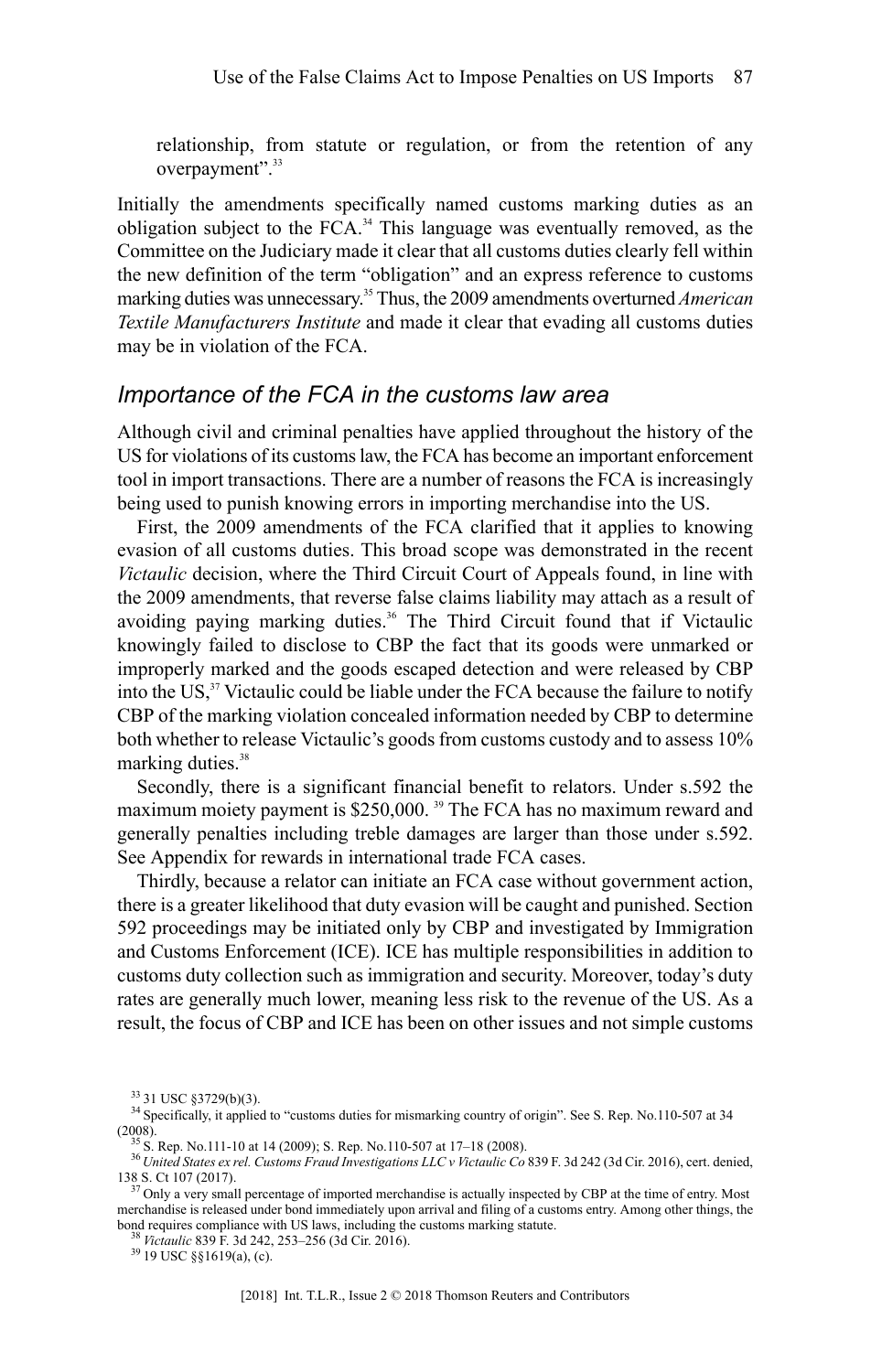duty fraud. The FCA fills this gap in enforcement by allowing private parties to take action.

Fourthly, FCA actions have a broader reach potentially to include third parties to import transactions, such as US purchasers. Section 592 penalties are rarely, if ever, imposed on third parties or US purchasers. While s.592 covers aiding or abetting a violation of s.592, this has been found to apply only where the action was fraudulent, not merely grossly negligent or negligent.<sup>40</sup> However, as the FCA applies to causing a violation by another and to conspiracies, it has been applied to punish US purchasers of imported merchandise even though they were not the importer. 41

On the other hand, the FCA only covers knowing violations. In contrast, s.592 also penalises negligent errors in importing; both statutes would appear to cover both grossly negligent and fraudulent failures to pay the appropriate amount of duty. In other words, the FCA would not apply when the importer merely makes a negligent mistake, although such a mistake could lead to s.592 civil penalties.

FCA actions are judicial in nature, making them potentially more costly and burdensome than a s.592 action. A relator must initially spend money to initiate a judicial action; the alternative is to inform CBP and ICE of a potential s.592 issue. However, the FCA provides certainty that the matter will be initiated and the potential significant monetary reward encourages whistleblowers to spend the money to begin the FCA action. Moreover, a defendant in an FCA action faces significant litigation costs including discovery, and a potential significant civil penalty and damages, plus the recovery of attorney's fees. Not surprisingly, many FCA cases settle.

#### *Recent FCA cases on customs duty evasion*

TheFCA and especially *qui tam* actions have become one of the enforcement tools against fraudulent customs law violations especially since the FCA was amended in 2009. The FCA has been used to address various types of customs duty evasion. Past FCA cases fall into three types:

#### 1. **Misclassification (Appendix Chart 1):**

Tariff rates can differ based on the tariff classification of the imported merchandise. Also, CBP's enforcement of antidumping and countervailing duty ordersisinitially based on the tariff classification of the imported merchandise. Consequently, importers may misclassify their goods to underpay normal duties or to avoid paying antidumping or countervailing duties. Appendix Chart 1 below summarises FCA cases involving knowing misclassifications.

#### 2. **Undervaluation (Appendix Chart 2):**

Customs duties are normally stated as a percentage of the value of the goods, so-called *ad valorem* duties. Importers may knowingly

<sup>40</sup> *United States v Hitachi America Ltd* 172 F. 3d 1319, 1336–1338 (Fed.Cir.1999).

<sup>41</sup> See the *Notations* case (Appendix Chart 2, Case No.8).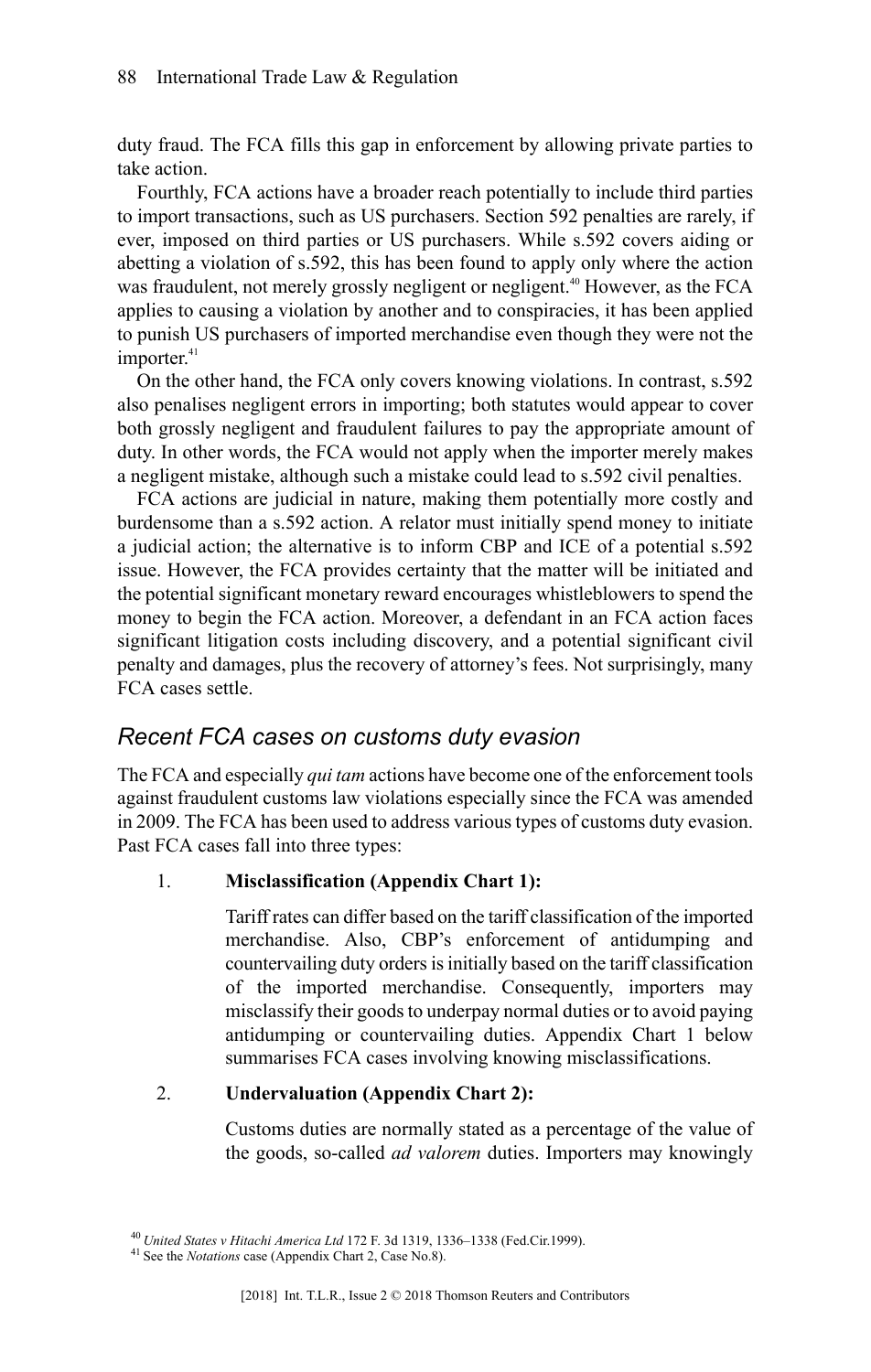undervalue imported goods to pay less duty. Appendix Chart 2 summarises FCA actions arising from knowing undervaluation.

#### 3. **Misrepresenting the country of origin (Appendix Chart 3):**

Antidumping and countervailing duties are imposed on goods from specific countries. Accordingly, importers may misrepresent the country of origin of the imported goods in order to avoid antidumping and/or countervailing duties. Also failure to properly mark a product with its country of origin exposes the import to 10% marking duties. Appendix Chart 3 below summarises FCA actions for knowing misrepresentation of origin.

The Charts in the Appendix explain the facts as to the basis of the violations and the outcomes.

The *Victaulic* case mentioned above was brought for the failure to properly mark imported merchandise in violation of the customs country of origin marking statute.<sup>42</sup> The statute provides, among other things, for imposition of  $10\%$  marking duties on improperly marked imported merchandise. In *Victaulic* the Third Circuit decided that non-payment of marking duties was subject to a reverse FCA lawsuit.<sup>43</sup> This decision is significant in that CBP generally does not apply 10% marking duties because, if CBP discovers mismarked merchandise, it prohibits its entry. The application of the FCA in this context makes correct country of origin marking more important than ever before, as marking violations can be more readily found out by private parties buying imported merchandise than by CBP, as imported merchandise is generally not inspected. And the private party can then bring a lawsuit, without any CBP action. Indeed, the Victaulic case was brought by Customs Fraud Investigations LLC, which appearsto be a business entity designed to conduct research and analysis on potential customs fraud including the country of origin marking issues and bring FCA lawsuits.

Asshown in Appendix Charts 1–3, *qui tam* actionsfor duties have been brought by many different types of relators, including current or former executives and employees, business partners and competitors. In some instances, although stated to be a *qui tam* action, there is no relator listed because the actual relator's name has been kept confidential.

In addition, these charts show examples where entities or individuals not importers, but otherwise involved in the import transactions were named as defendants for causing another to commit a violation or conspiring to commit a violation. See Appendix Chart 1, Case Nos 2, 3, 5, 6; Chart 2, Case Nos 4, 8; and Chart 3, Case Nos 1, 3, 4.For example, in the *Notations* case (Chart 2, Case No.8), Notations was a US purchaser of women's apparel manufactured in China and imported to the US by an unrelated company. Nonetheless, Notations was named as one of the defendants in the FCA action because it allegedly "caused" the goods to be undervalued or "conspired" with the importer to defraud the Government from proper customs duties. As part of its \$1 million settlement, Notations admitted responsibility for its failure to act on multiple warning signs that its business

 $42$  See 19 USC  $81304(c)$ .

<sup>43</sup> *Victaulic* 839 F. 3d 242, 253–256 (3d Cir. 2016).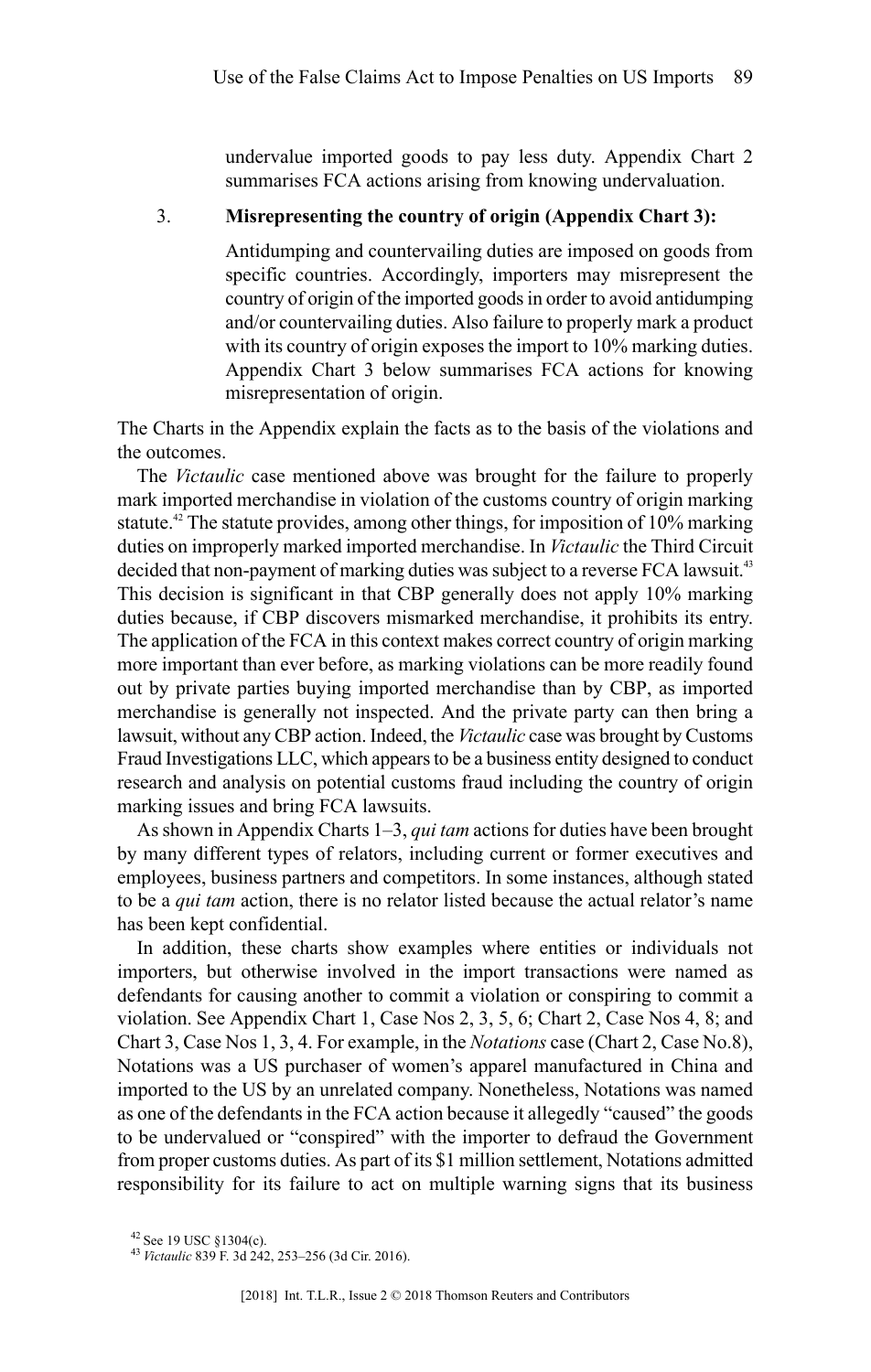partners were undervaluing their imported goods and underpaying duties. Acting US Attorney Joon H. Kim said:

"As this settlement makes evident, companies purchasing imported goods cannot turn a blind eye to fraud committed by their business partners. We will be vigilant in holding accountable all parties who engage in or contribute to fraudulent conduct."

In addition, several FCA cases involving evasion of customs duties have led to criminal prosecutions against related parties including individuals (see Appendix Chart 1, Case Nos 1, 3, 4; and Chart 3, Case No.4). For instance, in the *ESM* case (Chart 1, Case No.4), where ESM avoided paying antidumping duties on ultrafine magnesium powder from China, the former president of ESM and four other individuals involved in the scheme were criminally charged and pleaded guilty. All of the individuals had to pay significant fines and restitution, and were put on probation for one to two years. Two were sentenced for up to 18 months in prison.<sup>44</sup>

Furthermore, the Appendix Charts show that settlements are common as defendants do not want to face significant litigation costs and the risk of losing the lawsuit, even when they believe that their conduct was not illegal. In fact, all of the cases in Charts 1–3, except the pending *Victaulic* case (Chart 3, Case No.5), resulted in settlements. After the settlement of the action for allegedly avoiding paying antidumping and countervailing duties (the *Toyo Ink* case, Chart 3, Case No.1), Toyo Ink, which had not admitted the allegationsin the settlement, publicly stated that it remained convinced that there were no facts constituting a violation of the FCA, but after careful deliberation of the relevant factors including the litigation costs in the US, had decided to accept the settlement.<sup>45</sup>

#### **Conclusion**

All parties involved with US imports face increased scrutiny of their actions. The FCA is only one of the new considerations. The top priorities of the Trump administration are to reduce trade deficits and to foster US industry. President Trump issued Executive Order 13785 on March 2017 to promote enhanced measures to collect antidumping and countervailing duties, and to counteract trade violations.<sup>46</sup> Congress passed s.421 of the Trade Facilitation and Trade Enforcement Act of 2015,<sup>47</sup> commonly referred to as the Enforce and Protect Act (EAPA),<sup>48</sup> to allow third parties to submit allegations of antidumping and countervailing duties evasion to CBP via an online portal and to require these allegations be considered.

<sup>44</sup> Press Release of US Immigration and Customs Enforcement, "Former Company President Pleads Guilty to Conspiring to Smuggle Magnesium Powder into US" (13 March 2012); Press Release of the US Attorney's Office for the Western District of New York, "Father and Son Plead Guilty in Chinese Magnesium Scheme" (12 January 2015); "Former Corporate President Sentenced for Conspiring to Smuggle Magnesium Powder into The United States" (3 June 2015); "Father and Son Sentenced for Defrauding the United States" (8 September 2015); "Orchard Park Man Sentenced for Defrauding the Government out of Millions In Lost Duties" (9 September 2015).

Press Release of Toyo Ink SC Holdings Co Ltd, "Notice Regarding Settlement with the US Government" (18 December 2012). It is mentioned in the press release of the Department of Justice as well that the claims settled by the agreement were allegations only, and that there was no determination of liability. See Press Release of the Department of Justice, "Japanese-Based Toyo Ink and Affiliates in New Jersey and Illinois Settle False Claims Allegation for \$45 Million" (17 December 2012).

<sup>&</sup>lt;sup>46</sup> Establishing Enhanced Collection and Enforcement of Antidumping and Countervailing Duties and Violations of Trade and Customs Laws, Exec. Order 13,785, 82 F.R. 16719 (31 March 2017). <sup>47</sup> Pub. L. No. 114-125, H.R. 644, 130 Stat. 122.

<sup>48</sup> Tariff Act of 1930 s.517; 19 USC §1517.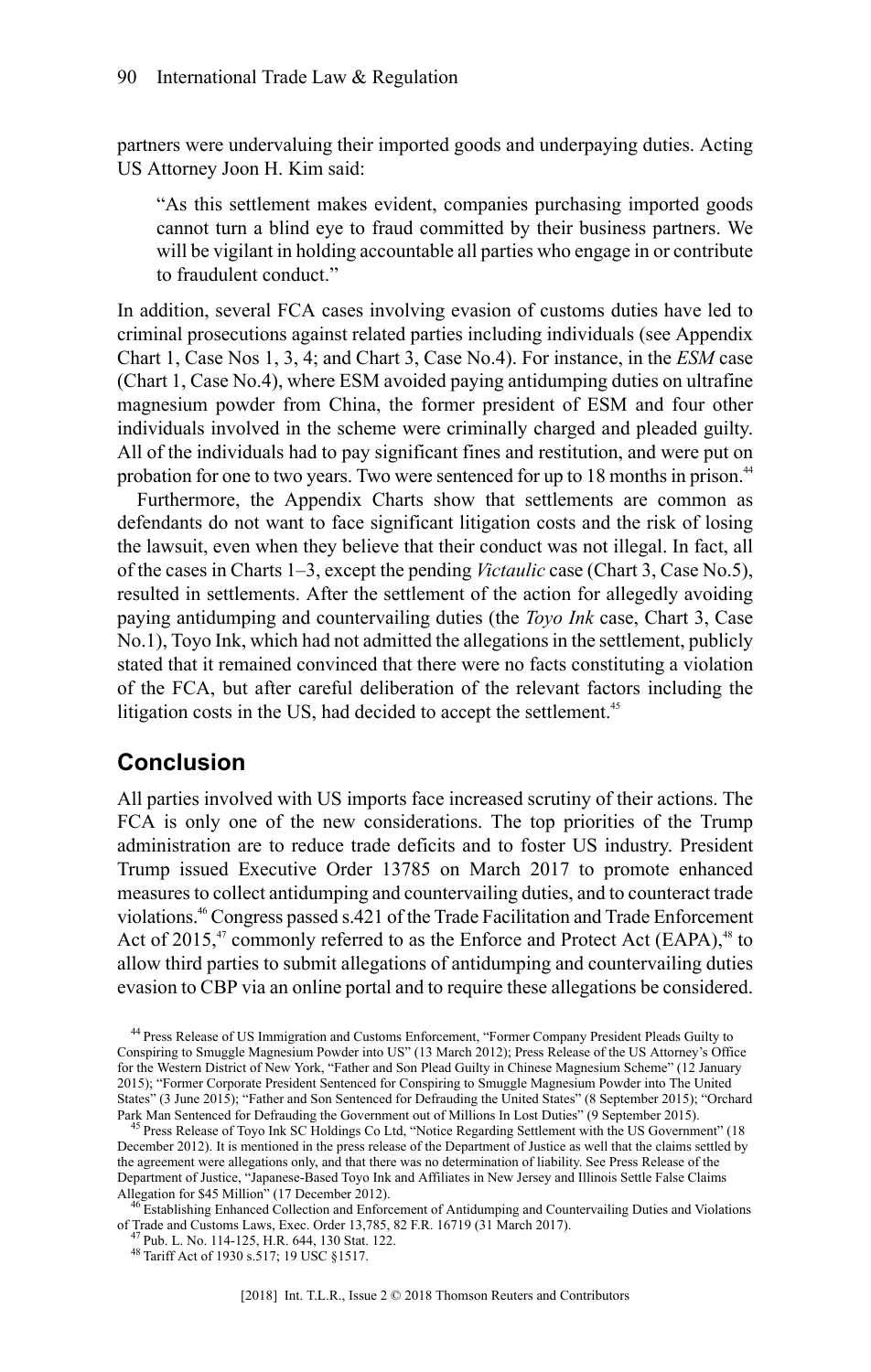Formerly, an importer's main concern was that CBP would catch an importing error and, if that error were significant, would initiate a penalty action. In many instances, CBP did not catch errors, even intentional ones. Also, CBP lacks the resources needed to address all import violations; and its focus has been on security issues. Now, however, parties in an import transaction must also be concerned that private parties might file an action to address perceived import violations. Moreover, there are significant financial incentives under the FCA for private parties to take action and become prosecutors. Today not only CBP, but also your employees, your competitors and even business entities created for such purposes, will be able to bring *qui tam* actions to impose penalties and damages for the failure to properly pay all duties owed (or for falsely requesting refunds of too much duty). All parties in US import transactions must recognise this heightened risk of significant costs that makes compliance procedures and programmes critical.

### **Appendix**

|          | Date           | <b>Defendants</b>                                                                                                                                                                                                                                              | Qui tam ac-<br>tion<br>0r<br>not/Relators | Government's allegations                                                                                                                                                                                                                                                                                                                                                                                                                                                                                                                                                                                                                                                                                                                                                                                     | Payment by de-<br>fendants/Re-<br>wards for rela-<br>tors (US\$) |
|----------|----------------|----------------------------------------------------------------------------------------------------------------------------------------------------------------------------------------------------------------------------------------------------------------|-------------------------------------------|--------------------------------------------------------------------------------------------------------------------------------------------------------------------------------------------------------------------------------------------------------------------------------------------------------------------------------------------------------------------------------------------------------------------------------------------------------------------------------------------------------------------------------------------------------------------------------------------------------------------------------------------------------------------------------------------------------------------------------------------------------------------------------------------------------------|------------------------------------------------------------------|
| $1^{49}$ | 8 June<br>2012 | CMAI Industries, <i>Qui tam</i><br>turers and sellers<br>of<br>automotive  <br>parts in China,<br>Taiwan and the<br>US)<br>Shiuh-Lung Chi-<br>ang (president of<br>CMAI)<br>Ho Ming-Shiann<br>(founder<br>and<br>chairman of China<br>Metal Products Co<br>Ltd | of  <br>manager<br>CMAI                   | The companies and the<br>LLC; China Metal   R e 1 a t o r :   named individuals knowingly<br>Products Co Ltd: Theodore Lud-   misclassified auto manifolds<br>and their related low (former to obtain a duty rate of zero,<br>entities (manufac- sales account while charging its customers<br>the correct duty of 2.5%, and<br>retaining as "profit" the duty<br>that should have been paid to<br>CBP. Between June 2004 and<br>June 2011, they evaded<br>\$2,549,000 worth of duties<br>on 706 entries involving<br>manifolds<br>valued<br>at<br>\$102,000,000.<br>* In a related criminal prose-<br>cution, CMAI entered a<br>guilty plea to federal charges<br>of entry of goods by means<br>of false statement and was<br>sentenced to two years' pro-<br>bation and ordered to pay a<br>\$25,000 fine. | Settlement<br>\$6,300,000<br>R e w a r d<br>\$1,200,000          |

**Chart 1 FCA cases on customs evasion—misclassification**

<sup>&</sup>lt;sup>49</sup> Press Release of the US Immigration and Customs Enforcement, "\$6.3 million settlement reached in False Claims Act case" (8 June 2012).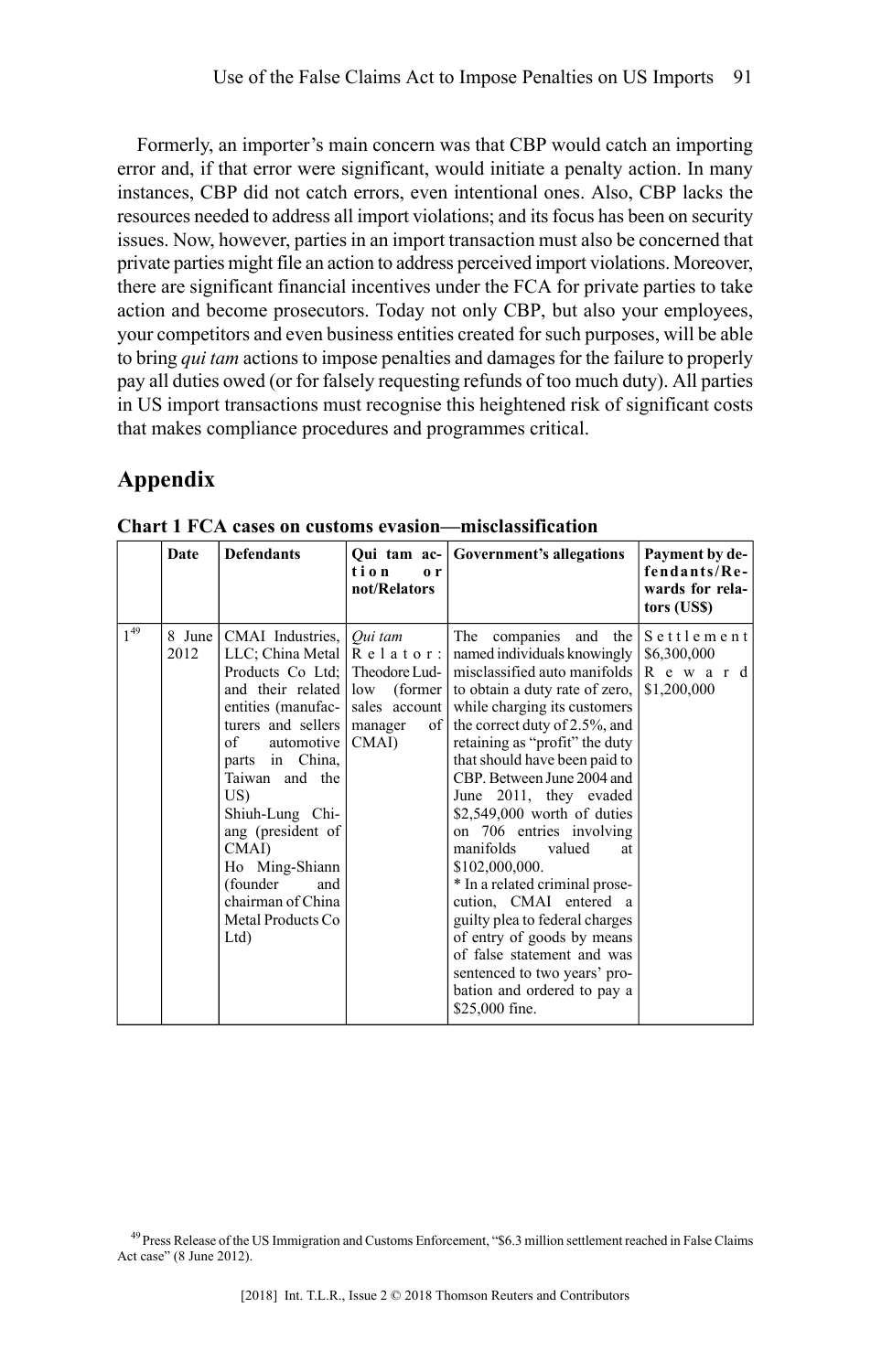|          | Date           | <b>Defendants</b>                                                                                                                                         | tion<br>0 <sub>r</sub><br>not/Relators | Qui tam ac- Government's allegations                                                                                                                                                                                                                                                                                                                                                                                                                                                                                                                                                                                                                                                                                                      | Payment by de-<br>fendants/Re-<br>wards for rela-<br>tors (US\$) |
|----------|----------------|-----------------------------------------------------------------------------------------------------------------------------------------------------------|----------------------------------------|-------------------------------------------------------------------------------------------------------------------------------------------------------------------------------------------------------------------------------------------------------------------------------------------------------------------------------------------------------------------------------------------------------------------------------------------------------------------------------------------------------------------------------------------------------------------------------------------------------------------------------------------------------------------------------------------------------------------------------------------|------------------------------------------------------------------|
| $2^{50}$ | cember<br>2015 | 21 De-   University Furnish-   <i>Qui tam</i><br>dent housing)<br>Freedom Furniture  <br>al partner of Uni- ture to the stu-<br>versity Furnish-<br>ings) | of<br>dent housing<br>industry)        | Between 2009 and mid-2012, Settlement<br>ings LP (Seller of Relator: Uni- University Furnishings<br>furniture for stu- versity Loft knowingly misclassified or $\mathbb{R}$ e w a r d<br>$Co$ (Supplier conspired with others to mis-<br>wooden classify wooden bedroom<br>Group Inc (Gener-   bedroom furni-   furniture on documents pre-<br>sented to CBP to avoid pay-<br>ing antidumping duties on<br>imports of wooden bedroom<br>furniture manufactured in<br>China. Specifically, Universi-<br>ty Furnishings allegedly<br>classified the furniture as of-<br>fice and other types of furni-<br>ture not subject to duties<br>while selling the furniture in<br>the student housing market<br>for use in dormitory bed-<br>rooms. | \$15,000,000<br>\$2,250,000                                      |

<sup>50</sup> Press Release of the Department of Justice, "Texas-Based Importers Agree to Pay \$15 Million to Settle False<br>Claims Act Suit for Alleged Evasion of Customs Duties" (21 December 2015); US Customs and Border Protection,<br>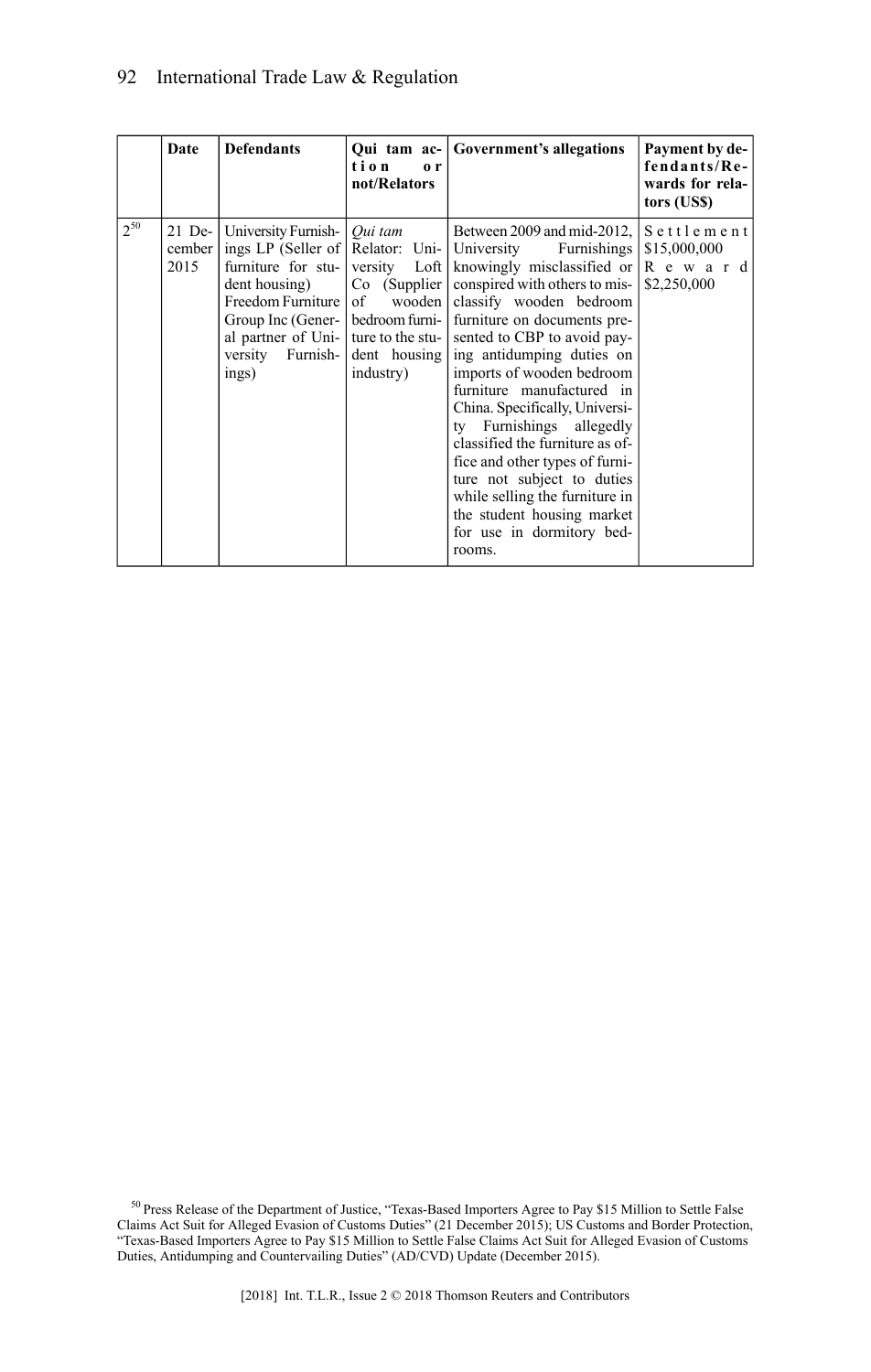|                 | Date                                                        | <b>Defendants</b>                                                                                                                                                                                                                                                        | tion<br>0 <sub>r</sub><br>not/Relators                                                                                                        | Qui tam ac- Government's allegations                                                                                                                                                                                                                                                                                                                                                                                                                                                                                                                                                                                                                                                                                                                                                                                                                                                                                                                                             | Payment by de-<br>fendants/Re-<br>wards for rela-<br>tors (US\$) |
|-----------------|-------------------------------------------------------------|--------------------------------------------------------------------------------------------------------------------------------------------------------------------------------------------------------------------------------------------------------------------------|-----------------------------------------------------------------------------------------------------------------------------------------------|----------------------------------------------------------------------------------------------------------------------------------------------------------------------------------------------------------------------------------------------------------------------------------------------------------------------------------------------------------------------------------------------------------------------------------------------------------------------------------------------------------------------------------------------------------------------------------------------------------------------------------------------------------------------------------------------------------------------------------------------------------------------------------------------------------------------------------------------------------------------------------------------------------------------------------------------------------------------------------|------------------------------------------------------------------|
| 3 <sup>51</sup> | $\overline{2}$<br>$\overline{2}$<br>Febru-<br>a r v<br>2016 | Ameri-Source In-<br>ternational<br>Inc:<br>Ameri-Source<br><b>Specialty Products</b><br>Inc.<br>Ameri-<br>Source Holdings<br>$Inc.:$ and<br>SMC<br>Machining<br>LLC<br>(Domestic<br>im-<br>porters)<br>Ajay Goel and<br>Thomas<br>Diener<br>(owners of Ameri-<br>Source) | Qui tam<br>$R$ elator:<br>Graphite Elec-<br>trode Sales Inc<br>$\sigma$ f<br><i>(importer)</i><br>small diameter<br>graphite elec-<br>trodes) | Ameri-Source International<br>evaded antidumping duties<br>on 15 shipments of small-di-<br>ameter graphite electrodes<br>from China from December<br>2009 to March 2012. The US<br>contended that Ameri-Source<br>International misclassified<br>the size of the electrodes to<br>avoid paying the duties as<br>there are no antidumping du-<br>ties on larger diameter<br>graphite electrodes.<br>Goel, Diener and the other<br>companies caused and con-<br>spired in the misrepresenta-<br>tion to evade duties.<br>* In a related criminal prose-<br>cution, Ameri-Source Interna-<br>tional also pleaded guilty to<br>two counts of smuggling<br>goods into the US. Ameri-<br>Source International admitted<br>that on 27 April 2011 and 9<br>June 2011, the company<br>falsely declared imported<br>cargo from China as being<br>graphite rods greater than 16<br>inches in diameter. Ameri-<br>Source International was<br>sentenced to pay a \$250,000<br>criminal fine. | Settlement<br>\$3,000,000<br>Reward Approxi-<br>mately \$480,000 |

 $51$  Press Release of the Department of Justice, "Four Pennsylvania-Based Companies and Two Individuals Agree to Pay \$3 Million to Settle False Claims Act Suit Alleging Evaded Customs Duties" (22 February 2016); Press Rel for evading customs duties" (22 February 2016).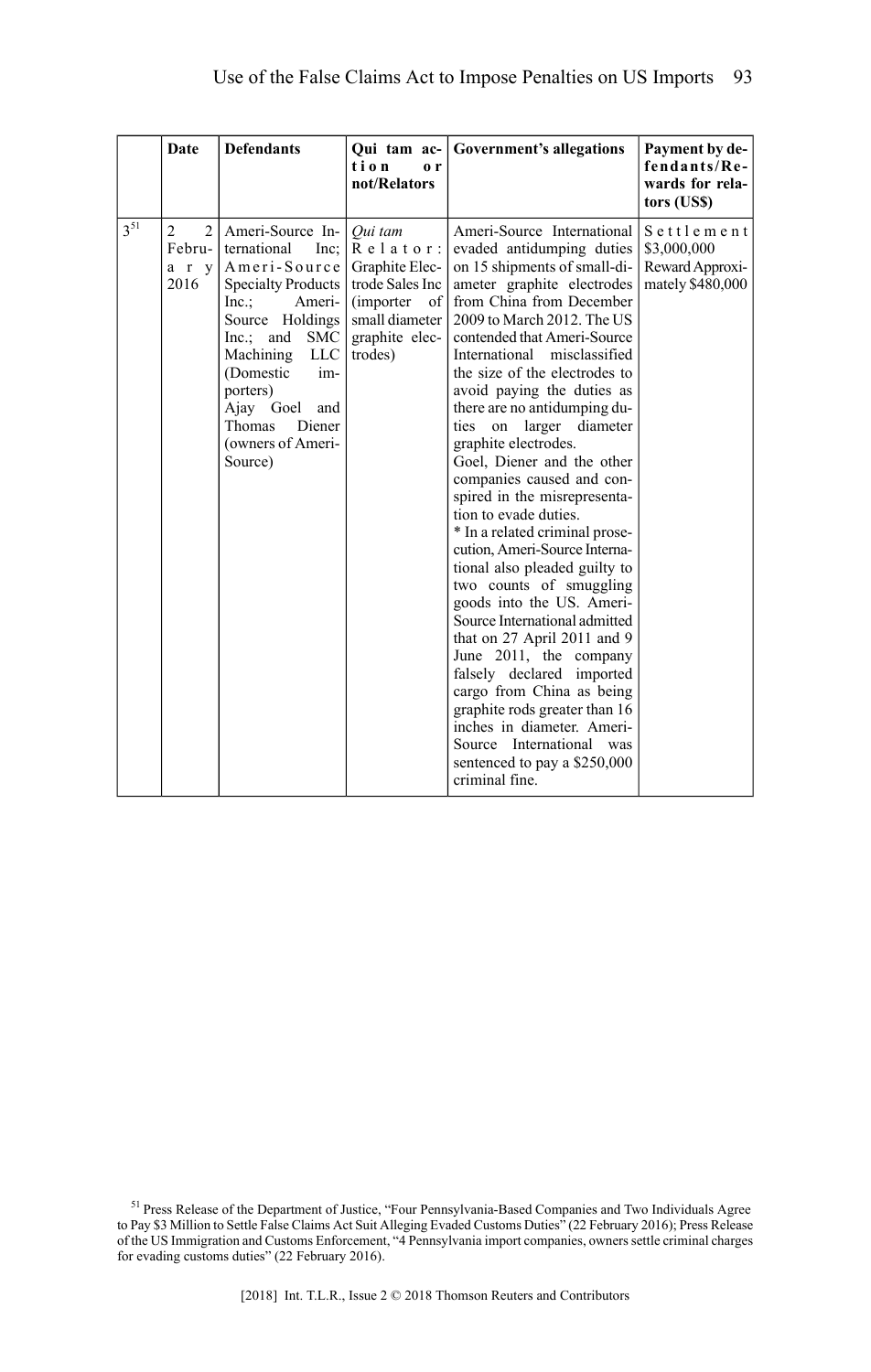|          | Date                                 | <b>Defendants</b>                                                                                                                                           | Qui tam ac-<br>tion<br>0r<br>not/Relators                                                             | <b>Government's allegations</b>                                                                                                                                                                                                                                                                                                                                                                                                                                                                                                                                                                                                                                                                                                                                                                                                                                                                                                                                                                                                                                                                                       | Payment by de-<br>fendants/Re-<br>wards for rela-<br>tors (US\$)                                                                                                                  |
|----------|--------------------------------------|-------------------------------------------------------------------------------------------------------------------------------------------------------------|-------------------------------------------------------------------------------------------------------|-----------------------------------------------------------------------------------------------------------------------------------------------------------------------------------------------------------------------------------------------------------------------------------------------------------------------------------------------------------------------------------------------------------------------------------------------------------------------------------------------------------------------------------------------------------------------------------------------------------------------------------------------------------------------------------------------------------------------------------------------------------------------------------------------------------------------------------------------------------------------------------------------------------------------------------------------------------------------------------------------------------------------------------------------------------------------------------------------------------------------|-----------------------------------------------------------------------------------------------------------------------------------------------------------------------------------|
| $4^{52}$ | $\overline{2}$<br>8<br>March<br>2016 | Kilgore Flares Co<br>(Domestic manu-<br>facturer and seller<br>of electronics and<br>energetic products)<br>ESM Group Inc<br>(sub-contractor of<br>Kilgore) | Oui tam<br>Relator: Reade<br>Manufacturing<br>Co (Domestic<br>manufacturer<br>of magnesium<br>powder) | From July 2003 through May<br>2005, ESM knowingly mis-<br>represented the content of ul-<br>trafine magnesium powder<br>imported from China in order<br>to avoid paying antidumping<br>duties owed to the US. At the<br>time of the imports alleged<br>in this case, ultrafine magne-<br>sium powder from China was<br>subject to a 305% antidump-<br>ing duty.<br>From March 2005 to August<br>2006, Kilgore used the illegal-<br>ly imported Chinese magne-<br>sium powder purchased from<br>ESM in the flares it sold to<br>the US Army. The Chinese<br>magnesium powder allegedly<br>violated both the requirement<br>for domestically produced<br>powder and the engineering<br>specifications required by the<br>contracts.<br>* In a related criminal prose-<br>cution, prior to the civil settle-<br>ments with Kilgore and<br>ESM, five former employees<br>and agents of ESM pleaded<br>guilty to criminal offenses<br>related to the magnesium im-<br>portation scheme, including<br>ESM's former president. The<br>criminal defendants were or-<br>dered to pay more than \$14<br>million in restitution. | Settlement Kilgo-<br>re: \$6,000,000<br>E<br>M<br>S<br>$\pm$<br>\$2,000,000<br>Reward<br>\$400,000<br>(as<br>part of the settle-<br>ment with ESM<br>as relator only<br>sued ESM) |

<sup>52</sup> Press Release of the Department of Justice, "Tennessee and New York-Based Defense Contractors Agree to Pay \$8 Million to Settle False Claims Act Allegations Involving Defective Countermeasure Flares Sold to the U.S. Army'<br>(28 March 2016); US Customs and Border Protection, "Defense Contractors Agree to Pay \$8 Million to Settle F Claims Act Allegations, Antidumping and Countervailing Duties (AD/CVD)", Update (April/May 2016).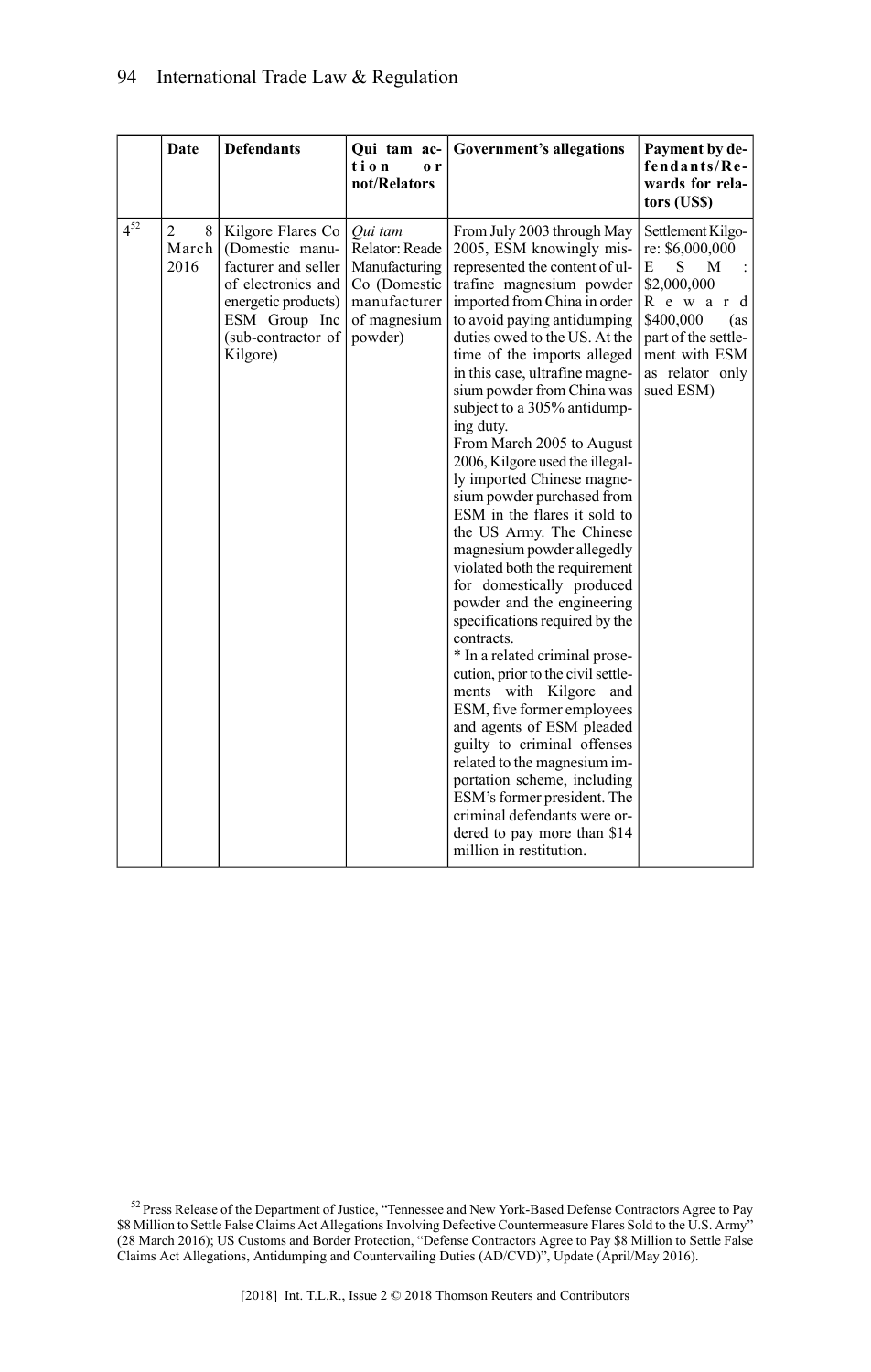|          | Date                                          | <b>Defendants</b>                                                                                                                                                                                                                                                        | Qui tam ac-<br>tion<br>0r<br>not/Relators                                                                     | <b>Government's allegations</b>                                                                                                                                                                                                                                                                                                                                                                                                                                                                                                                                                                                                                                                                                                | Payment by de-<br>fendants/Re-<br>wards for rela-<br>tors (US\$) |
|----------|-----------------------------------------------|--------------------------------------------------------------------------------------------------------------------------------------------------------------------------------------------------------------------------------------------------------------------------|---------------------------------------------------------------------------------------------------------------|--------------------------------------------------------------------------------------------------------------------------------------------------------------------------------------------------------------------------------------------------------------------------------------------------------------------------------------------------------------------------------------------------------------------------------------------------------------------------------------------------------------------------------------------------------------------------------------------------------------------------------------------------------------------------------------------------------------------------------|------------------------------------------------------------------|
| $5^{53}$ | 7<br>2<br>April<br>2016                       | Z Gallerie LLC<br>(Domestic seller of<br>furniture)                                                                                                                                                                                                                      | Oui tam<br>Relator: Kelly<br>Wells (e-com-<br>merce retailer<br>of furniture)                                 | Z Gallerie evaded antidump-<br>ing duties on wooden bed-<br>room furniture imported from<br>China from $2007$ to $2014$ , by<br>misclassifying, or conspiring<br>with others to misclassify,<br>the imported furniture as<br>pieces intended for non-bed-<br>room use on documents pre-<br>sented to CBP. For example,<br>Z Gallerie allegedly sold cer-<br>tain Bassett Mirror Co prod-<br>ucts, including a six-drawer<br>dresser<br>and three-drawer<br>chest, as part of a bedroom<br>collection; however, these<br>goods were misidentified on<br>CBP documents, using de-<br>scriptions such as "grand<br>chests" and "hall chests," in<br>order to avoid paying an-<br>tidumping duties on wooden<br>bedroom furniture. | Settlement<br>\$15,000,000<br>Reward<br>\$2,400,000              |
| $6^{54}$ | 3<br>$\mathbf{0}$<br>Septem-<br>b e r<br>2016 | Ecologic<br>Indus-<br>tries LLC (seller of<br>furniture for stu-<br>dent housing)<br>OMNI SCM LLC<br>(procurement and<br>supply chain ser-<br>vices; Importer of<br>record for Ecolog-<br>ic)<br>Daniel Scott Gold-<br>man (person who<br>controlled both en-<br>tities) | Oui tam<br>Relator:<br>Matthew<br>L.<br>Bissanti,<br>Jr.<br>(former presi-<br>dent and direc-<br>tor of OMNI) | Between February 2012 and<br>December 2014, Ecologic,<br>OMNI and Goldman know-<br>ingly misclassified or con-<br>spired with others to misclas-<br>sify wooden bedroom furni-<br>ture on documents presented<br>to CBP to avoid paying an-<br>tidumping duties on imports<br>of wooden bedroom furniture<br>manufactured<br>in<br>China.<br>Specifically, Goldman and<br>his companies<br>allegedly<br>classified the furniture as of-<br>fice and other types of furni-<br>ture not subject to duties<br>while selling the furniture in<br>the student housing market<br>for use in dormitory bed-<br>rooms.                                                                                                                 | Settlement<br>\$1,525,000<br>Reward<br>\$228,750                 |

<sup>53</sup> Press Release of the Department of Justice, "California-Based Z Gallerie LLC Agrees to Pay \$15 Million to Settle False Claims Act Suit Alleging Evaded Customs Duties" (27 April 2016); Press Release of the US Attorney's Office for the Southern District of Georgia, "California-Based Z Gallerie LLC Agrees To Pay \$15 Million To Settle False Claims Act Suit Alleging Evaded Customs Duties" (27 April 2016); US Customs and Border Protection, "California-Based Z Gallerie, LLC, Agrees to Pay \$15 Million to Settle False Claims Act for Allegedly Evading Antidumping Duties", CBP Trade Enforcement Bulletin (October 2016).

<sup>4</sup> Press Release of the US Attorney's Office for the Western District of Texas, "Illinois Furniture Importer and Manager Agree to Pay \$1,525,000 to Resolve False Claims Act Allegations Under Civil Settlement with United States" (30 September 2016).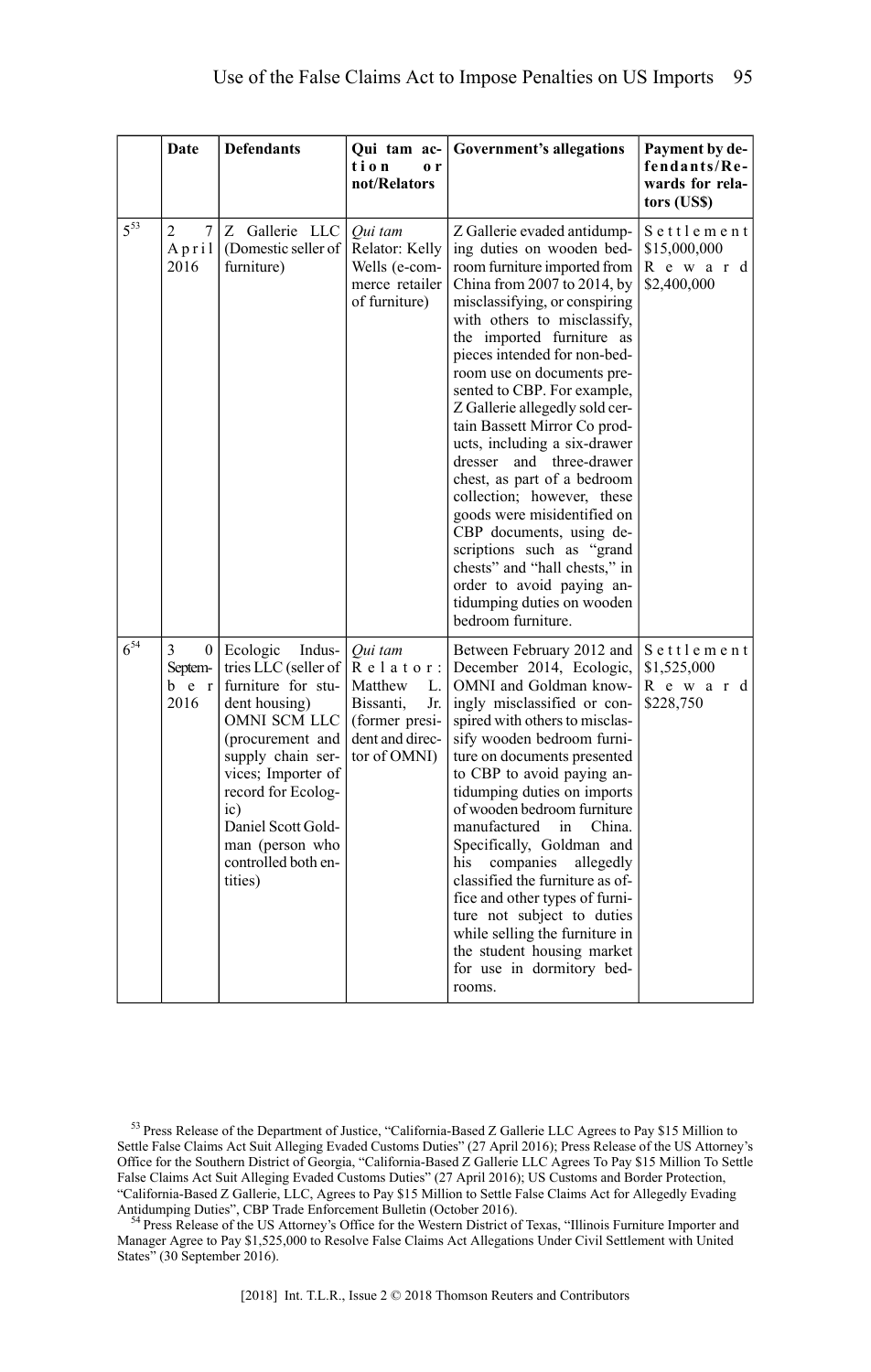|                 | Date                         | <b>Defendants</b>                                                                                                                                | Qui tam ac-<br>tion<br>o r<br>not/Relators                                                         | <b>Government's allegations</b>                                                                                                                                                                                                                                                                                                                                                                                                                                   | Payment by de-<br>fendants/Re-<br>wards for rela-<br>tors (US\$)       |
|-----------------|------------------------------|--------------------------------------------------------------------------------------------------------------------------------------------------|----------------------------------------------------------------------------------------------------|-------------------------------------------------------------------------------------------------------------------------------------------------------------------------------------------------------------------------------------------------------------------------------------------------------------------------------------------------------------------------------------------------------------------------------------------------------------------|------------------------------------------------------------------------|
| $7^{55}$        | 1 May<br>2017                | <b>Import Merchandis-</b><br>ing Concepts LP<br>(Importer of furni-<br>ture)<br>Glen<br>Michaels<br>(IMC executive)<br>Alan Lewis (IMC<br>agent) | Unknown                                                                                            | IMC, led by Glen Michaels<br>and Alan Lewis, evaded an-<br>tidumping duties on wooden<br>bedroom furniture imported<br>from China between 2009<br>and 2014, by misclassifying<br>the furniture as non-bedroom<br>furniture on its official im-<br>port documents. Wooden<br>bedroom furniture from Chi-<br>na was subject to a 216% an-<br>tidumping duty; non-bed-<br>room furniture was not sub-<br>ject to any antidumping du-<br>ties.                        | Settlement<br>\$275,000<br>Reward<br>Not<br>published                  |
| $8^{56}$        | $11$ Jan-<br>uary<br>2018    | American<br>Dawn<br>Inc (Textile im-<br>porter)<br>Habib Rawjee and<br>Mahmud Rawjee<br>(executives<br>of<br>American Dawn)                      | Oui tam<br>Relator:<br>An-<br>drew Feldman<br>(former)<br>em-<br>ployee<br>of<br>American<br>Dawn) | American Dawn had misclas-<br>sified several categories of<br>goods. These misclassifica-<br>tions resulted in American<br>Dawn paying lower than ap-<br>propriate tariffs on numerous<br>imports.                                                                                                                                                                                                                                                                | Settlement<br>\$2,338,879<br>Reward Approxi-<br>mately \$400,000       |
| 9 <sup>57</sup> | $16$ Jan-<br>u a r y<br>2018 | <b>Bassett Mirror Co</b><br>(Virginia-based)<br>home furnishings<br>company)                                                                     | Qui tam<br>Relator: Kelly<br>Wells (e-com-<br>merce retailer<br>of furniture)                      | Between January 2009 and<br>February 2014, Bassett Mir-<br>ror evaded antidumping du-<br>ties owed on wooden bed-<br>room furniture that the com-<br>pany imported from China<br>by knowingly misclassifying<br>the furniture as non-bedroom<br>furniture on its official im-<br>port documents. Wooden<br>bedroom furniture from Chi-<br>na was subject to a 216% an-<br>tidumping duty; non-bed-<br>room furniture was not sub-<br>ject to an antidumping duty. | Settlement<br>\$10,500,000<br>Reward Approxi-<br>mately<br>\$1,900,000 |

<sup>55</sup> Press Release of the Department of Justice, "Import Merchandising Concepts L.P. and Two Individuals Agree to Pay \$275,000 to Settle False Claims Act Liability for Evading Customs Duties" (1 May 2017).

<sup>56</sup> Press Release of the US Attorney's Office for the Northern District of Georgia, "Textile importer resolves False<br>Claims Act allegations" (11 January 2018).<br><sup>57</sup> Press Release of the Department of Justice, "Bassett Mi

False Claims Act Allegations Relating to Evaded Customs Duties" (16 January 2018).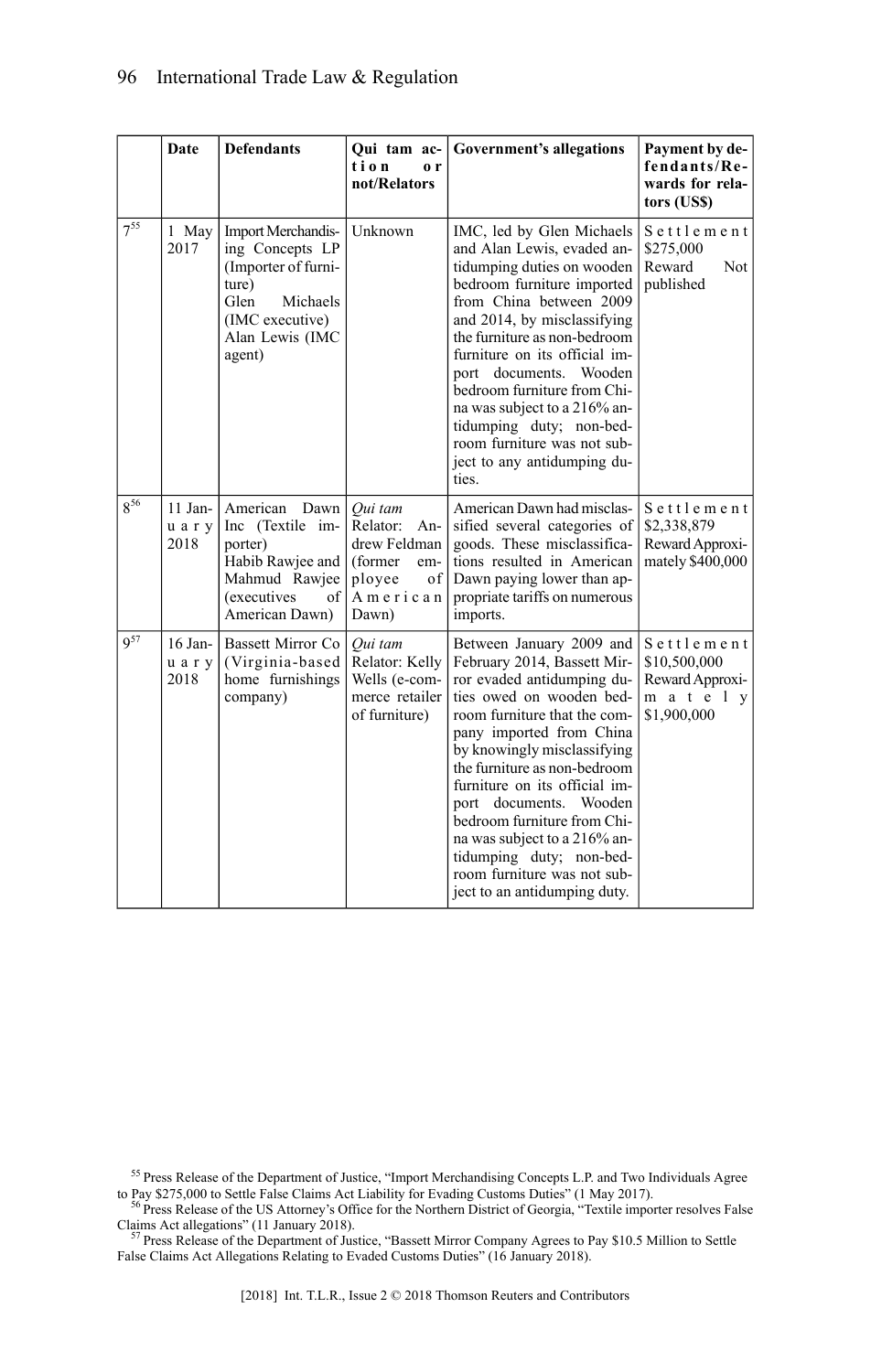|           | Date                         | <b>Defendants</b>                                                                                                 | Qui tam ac-<br>tion<br>$\mathbf{0}$ r<br>not/Relators       | <b>Government's allegations</b>                                                                                                                                                                                                                                                                                                                                                                                                                                                              | Payment by de-<br>fendants/Re-<br>wards for rela-<br>tors (US\$) |
|-----------|------------------------------|-------------------------------------------------------------------------------------------------------------------|-------------------------------------------------------------|----------------------------------------------------------------------------------------------------------------------------------------------------------------------------------------------------------------------------------------------------------------------------------------------------------------------------------------------------------------------------------------------------------------------------------------------------------------------------------------------|------------------------------------------------------------------|
| $10^{58}$ | 6<br>Febru-<br>a r v<br>2018 | Home Furnishings $\int$ <i>Qui tam</i><br>nessee-based im-   Co (Supplier  <br>porter of bedroom of<br>furniture) | wooden  <br>bedroom furni-<br>ture to the stu-<br>industry) | HFRG evaded antidumping<br>Resource Group   Relator: Uni-   duties owed on wooden bed-<br>Inc (HFRG) (Ten- versity Loft   room furniture that the com-<br>pany imported from China<br>between 2009 and 2014, by<br>misclassifying the furniture<br>as non-bedroom furniture on<br>dent housing its official import documents.<br>Wooden bedroom furniture<br>from China was subject to a<br>216% antidumping duty;<br>non-bedroom furniture was<br>not subject to any antidump-<br>ing duty. | Settlement<br>\$500,000<br>Reward \$75,000                       |

| Chart 2 FCA cases on customs evasion—undervaluation |  |
|-----------------------------------------------------|--|
|-----------------------------------------------------|--|

|                 | Date         | <b>Defendants</b>                                                                                                                                                                                  | tion<br>0 <sub>r</sub><br><b>Not/Relators</b>                                                                 | Qui tam Ac- Government's allegations                                                                                                                                                                                                                                                                                                                                                                                                                                                                                                                                                                                                                                                                                                    | <b>Payments</b><br>by<br>defendants/Re-<br>wards for rela-<br>tors (US\$) |
|-----------------|--------------|----------------------------------------------------------------------------------------------------------------------------------------------------------------------------------------------------|---------------------------------------------------------------------------------------------------------------|-----------------------------------------------------------------------------------------------------------------------------------------------------------------------------------------------------------------------------------------------------------------------------------------------------------------------------------------------------------------------------------------------------------------------------------------------------------------------------------------------------------------------------------------------------------------------------------------------------------------------------------------------------------------------------------------------------------------------------------------|---------------------------------------------------------------------------|
| 1 <sup>59</sup> | gust<br>2011 | 31 Au-   Noble Jewelry (in-<br>ternational jewelry<br>company in Hong<br>Kong)<br>Noble<br>Jewelry<br>Ltd; and Chad Alli-<br>son Corpo (related the<br>corporations<br>Noble Jewelry in<br>the US) | Oui tam<br>Relator: Ken-<br>neth<br>Karlin<br>(former gener-<br>al manager of<br>Noble  <br>of Holding $Co$ ) | From approximately 1998 to $\vert S \vert$ et t l e m e n t<br>2010, the Noble Jewelry \\$3,850,000<br>companies engaged in $a \mid R$ e w a r d<br>fraudulent scheme to avoid<br>the payment of customs du-<br>a subsidiary of ties by presenting to CBP<br>bogus invoices, which signif-<br>icantly understated the value<br>of the imported jewellery.<br>These bogus invoices were<br>used to calculate customs<br>duties.<br>The Noble Jewelry compa-<br>nies maintained a second set<br>of books with accurate invoic-<br>es, but they were withheld<br>from CBP. Through this<br>fraud, they avoided paying<br>more than \$1 million in cus-<br>toms duties.<br>* The Noble Jewelry Compa-<br>nies has admitted wrongdo-<br>ing. | \$726,982.98                                                              |

<sup>&</sup>lt;sup>58</sup> Press Release of the Department of Justice, "Home Furnishings Resource Group Inc. Agrees to Pay \$500,000 to Settle False Claims Act Allegations Relating to Evaded Customs Duties" (6 February 2018).<br><sup>59</sup> Press Release

Company Engaged in a Customs Fraud Scheme" (31 August 2011).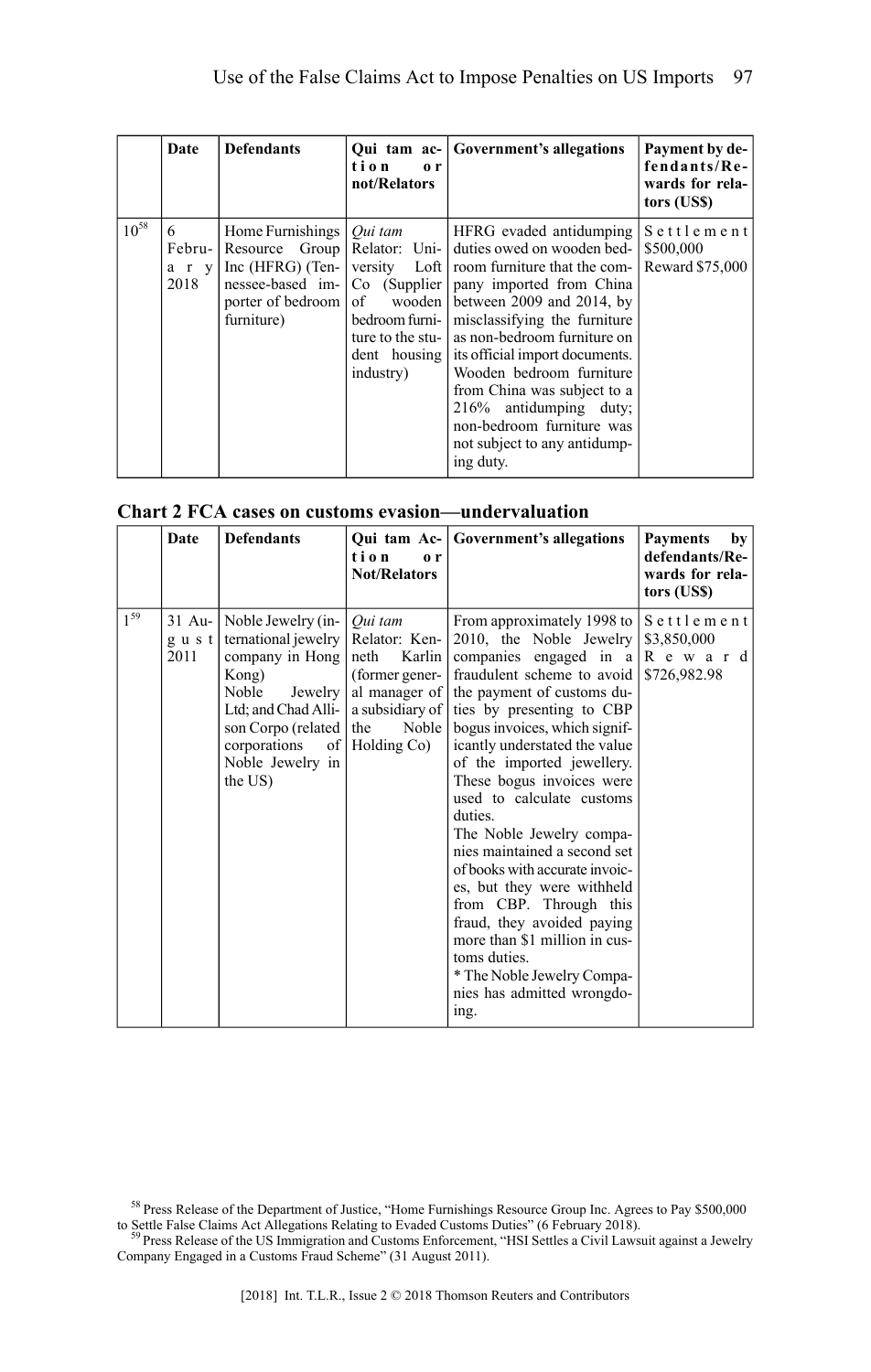|          | Date                                 | <b>Defendants</b>                                                                                 | Qui tam Ac-<br>tion<br>0r<br><b>Not/Relators</b>                                | <b>Government's allegations</b>                                                                                                                                                                                                                                                                                                                                                                                                                                                                                                                                                                                                                                                                                                                    | <b>Payments</b><br>by<br>defendants/Re-<br>wards for rela-<br>tors (US\$) |
|----------|--------------------------------------|---------------------------------------------------------------------------------------------------|---------------------------------------------------------------------------------|----------------------------------------------------------------------------------------------------------------------------------------------------------------------------------------------------------------------------------------------------------------------------------------------------------------------------------------------------------------------------------------------------------------------------------------------------------------------------------------------------------------------------------------------------------------------------------------------------------------------------------------------------------------------------------------------------------------------------------------------------|---------------------------------------------------------------------------|
| $2^{60}$ | $\overline{2}$<br>1<br>March<br>2014 | Bizlink Technolo-<br>gy Inc $(BTI)$ (do-<br>mestic importer of<br>computer cable as-<br>semblies) | Qui tam<br>$R$ elator:<br>Zhonghui Tu<br>(former manag-<br>er of BTI)           | From 2006 to 2008, BTI un-<br>derpaid customs duties on<br>goods that BTI imported into<br>the US from Bizlink Interna-<br>tional Electronics Co Ltd, a<br>factory in Shenzhen, China.<br>BTI allegedly obtained two<br>sets of invoices for each<br>shipment from the Chinese<br>factory: one true invoice that<br>BTI paid, and a second in-<br>voice falsely stating a lower<br>cost. The false invoices were<br>allegedly used to calculate<br>the customs duties that BTI<br>paid on the imported goods,<br>resulting in substantial under-<br>payments.                                                                                                                                                                                      | Settlement<br>\$1,200,000<br>Reward<br>\$252,000                          |
| $3^{61}$ | 9 April<br>2014                      | Dana Kay Inc; and<br>Siouni & Zar Corp<br>(domestic<br>im-<br>porters of wom-<br>en's apparel)    | Oui tam<br>$R$ elator:<br>Michael Krig-<br>stein (Employ-<br>ee of Dana<br>Kay) | From approximately 2003 to<br>2012, Dana Kay and Siouni<br>& Zar engaged in a fraudu-<br>lent scheme to avoid the<br>payment of customs duties<br>by presenting to CBP invoic-<br>es that significantly understat-<br>ed the value of the imported<br>apparel. The defendants paid<br>their overseas manufacturers<br>the full value of the apparel,<br>but deducted a flat fee per<br>garment set before calculat-<br>ing the duty on the apparel.<br>The defendants then recorded<br>only the lower value on the<br>entry forms presented to<br>CBP. Through this fraud, the<br>defendants avoided paying<br>millions of dollars in customs<br>duties.<br>* Dana Kay and Siouni &<br>Zar admitted, acknowledged,<br>and accepted responsibility. | Settlement<br>\$10,000,000<br>R e w a r d<br>\$2,095,817.48               |

 $^{60}$  Press Release of the US Attorney's Office for the Northern District of California, "United States Settles False Claims Act Allegations Against Importer" (12 March 2014).

<sup>61</sup> Press Release of the US Attorney's Office for the Southern District of New York, "Manhattan U.S. Attorney" Settles Civil Fraud Lawsuit against Clothing Importers Engaged in a Scheme to Avoid Payment of Customs Duties" (9 April 2016); Press Release of the US Immigration and Customs Enforcement, "Clothing Importers to Pay \$10 Million Settlement in Customs Fraud Case" (15 May 2014).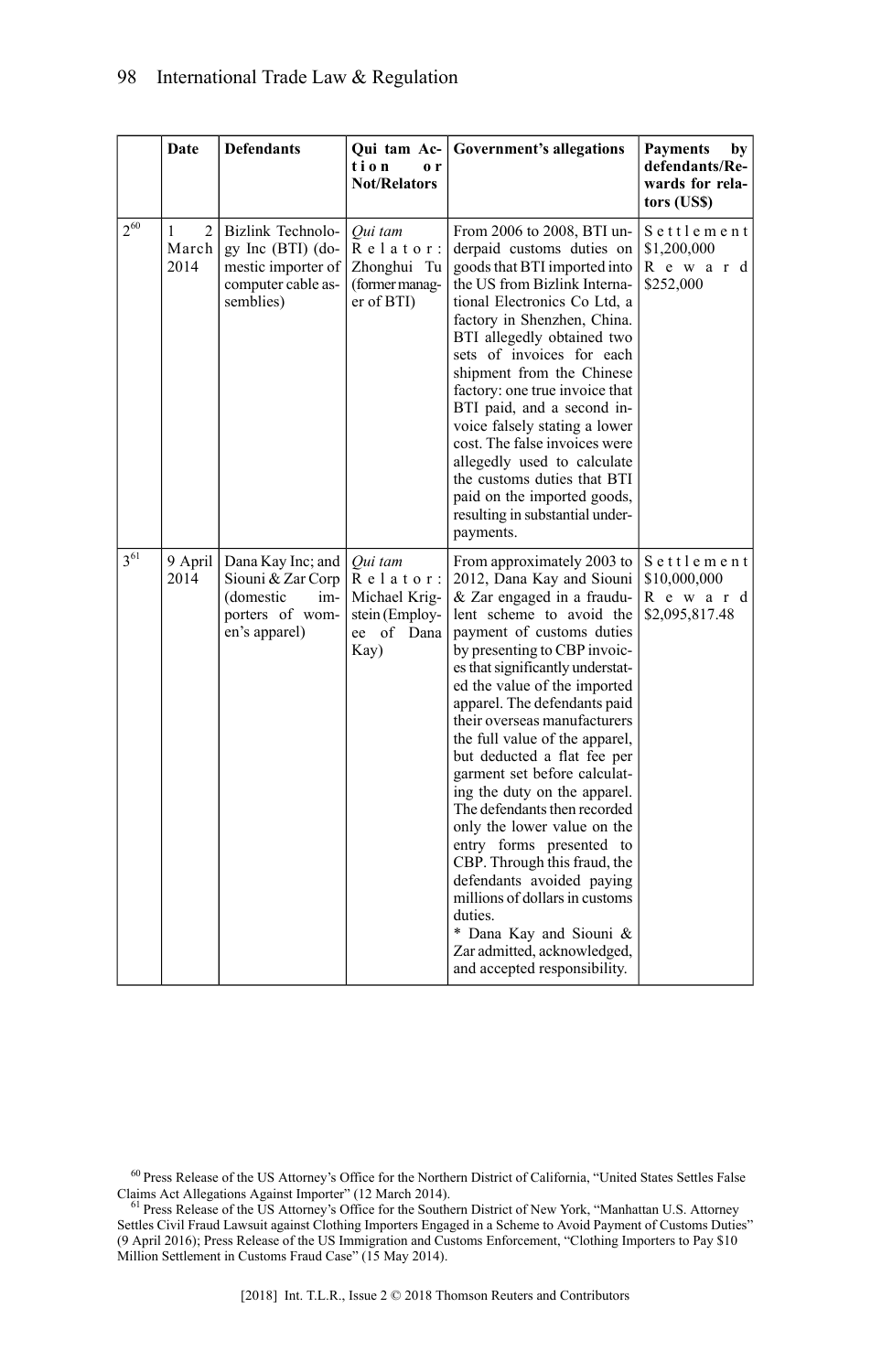|          | Date                                 | <b>Defendants</b>                                                                                                                                                   | Qui tam Ac-<br>tion<br>0r<br><b>Not/Relators</b>                                       | <b>Government's allegations</b>                                                                                                                                                                                                                                                                                                                                                                                                                                                                                                                                                                                                                                                                                                                    | <b>Payments</b><br>by<br>defendants/Re-<br>wards for rela-<br>tors (US\$) |
|----------|--------------------------------------|---------------------------------------------------------------------------------------------------------------------------------------------------------------------|----------------------------------------------------------------------------------------|----------------------------------------------------------------------------------------------------------------------------------------------------------------------------------------------------------------------------------------------------------------------------------------------------------------------------------------------------------------------------------------------------------------------------------------------------------------------------------------------------------------------------------------------------------------------------------------------------------------------------------------------------------------------------------------------------------------------------------------------------|---------------------------------------------------------------------------|
| $4^{62}$ | $\overline{c}$<br>1<br>April<br>2014 | OtterBox (domes-<br>tic seller of protec-<br>tive<br>cases<br>for<br>smartphones<br>and<br>tablets)                                                                 | Qui tam<br>Relator: Bon-<br>nie<br>Μ.<br>Jimenez (for-<br>mer employee<br>of OtterBox) | From 1 January 2006 to 31<br>December 2011, OtterBox<br>knowingly omitted the value<br>of "assists" from the dutiable<br>value OtterBox declared to<br>CBP on entry documents for<br>imported products.<br>OtterBox knowingly made or<br>caused to be made false<br>statements in other docu-<br>ments submitted to CBP<br>concerning the value of as-<br>sists, and the customs duties<br>OtterBox owed on the value<br>of those assists, for products<br>that OtterBox imported be-<br>tween 1 January 2006 and 31<br>December 2011.<br>As a result of OtterBox's<br>omissions and false state-<br>ments concerning the value<br>of assists for its imported<br>products, OtterBox knowing-<br>ly underpaid customs duties<br>it owed to the US. | Settlement<br>\$4,300,000<br>Reward<br>\$830,000                          |
| $5^{63}$ | 6 Jan-<br>u a r y<br>2015            | Green Bag Co Inc<br>(domestic importer<br>of reusable shop-<br>ping bags)                                                                                           | Oui tam<br>Relator: Trev-<br>Knoflick<br>er<br>(Former presi-<br>dent of Green<br>Bag) | From July 2007 through Oc-<br>tober 2009, Green Bag under-<br>paid customs duties on goods<br>imported into the US from<br>China. Green Bag allegedly<br>used two sets of invoices for<br>each shipment: one true in-<br>voice that Green Bag paid,<br>and a second invoice falsely<br>stating a lower cost. The false<br>invoices were used to calcu-<br>late the customs duties that<br>Green Bag paid on the import-<br>ed goods, resulting in substan-<br>tial underpayments.                                                                                                                                                                                                                                                                  | Settlement<br>\$500,000<br>R e w a r d<br>\$100,000                       |
| $6^{64}$ | 8<br>1<br>April<br>2016              | Winds Enterprises,<br>Inc (domestic im-<br>porter<br>o f<br>sportswear;<br>and<br>California division<br>of Winds Enterpris-<br>es Ltd, a Hong<br>Kong corporation) | Qui tam<br>Relator: David<br>Dickhudt (for-<br>mer CFO of<br>Winds Group)              | From 2010 to 2014, Winds<br>was undervaluing shipments<br>to the US and therefore pay-<br>ing lower duties on the ship-<br>ments than authorised pur-<br>suant to applicable laws and<br>regulations.                                                                                                                                                                                                                                                                                                                                                                                                                                                                                                                                              | Settlement<br>\$1,500,000<br>Reward<br>\$300,000                          |

 $62$  Press Release of the US Attorney's Office for the District of Colorado, "United States Settles False Claims Act Allegations Against Otterbox for \$4,300,000" (21 April 2014).

<sup>&</sup>lt;sup>63</sup> Press Release of the US Attorney's Office for the Northern District of California, "United States Settles False

Claims Act Allegations against Importer" (6 January 2015). <sup>64</sup> Press Release of the US Attorney's Office for the Western District of Washington, "California Company Settles Allegations it Underpaid Import Fees" (18 April 2016).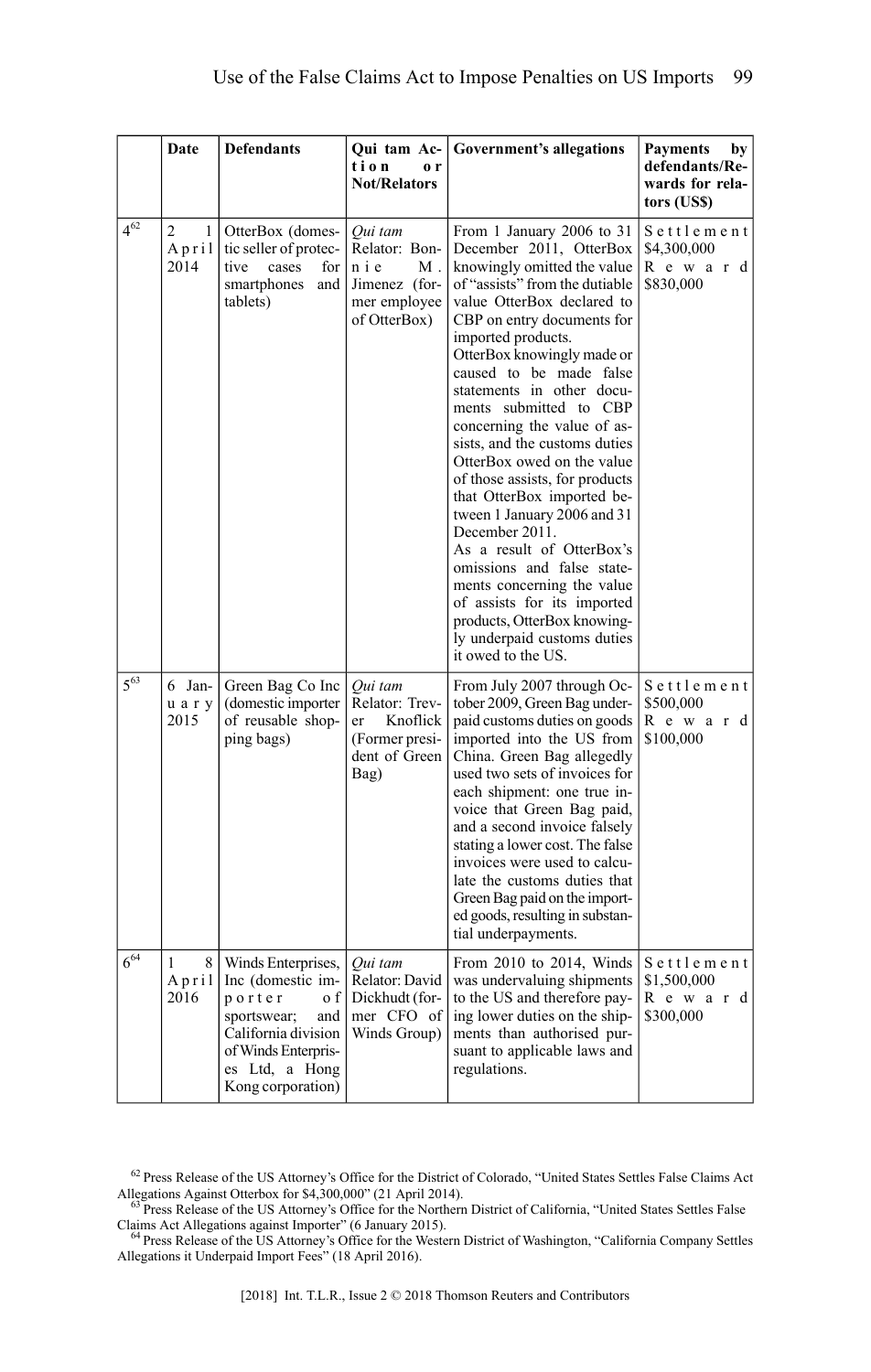#### 100 International Trade Law & Regulation

|          | Date            | <b>Defendants</b>                                                                                                                                  | tion<br>o r<br><b>Not/Relators</b>                                | Qui tam Ac- Government's allegations                                                                                                                                                                                                                                                                                                                                                                                                                                                                                                                                                                                        | <b>Payments</b><br>by<br>defendants/Re-<br>wards for rela-<br>tors (US\$) |
|----------|-----------------|----------------------------------------------------------------------------------------------------------------------------------------------------|-------------------------------------------------------------------|-----------------------------------------------------------------------------------------------------------------------------------------------------------------------------------------------------------------------------------------------------------------------------------------------------------------------------------------------------------------------------------------------------------------------------------------------------------------------------------------------------------------------------------------------------------------------------------------------------------------------------|---------------------------------------------------------------------------|
| $7^{65}$ | 13 July<br>2016 | Motives Inc; Mo-<br>tives Far East; and<br>Motives China Ltd  <br>(domestic manufac-<br>and<br>im-<br>turers<br>porters of apparel<br>into the US) | <i>Oui tam</i> (Rela-<br>tor's informa-<br>tion is under<br>seal) | From approximately 2009 to<br>2013, Motives conspired with<br>clothing wholesalers fraudu-<br>lently to underpay customs<br>duties owed by making false<br>representations in entry docu-<br>ments filed with CBP about<br>the value of the imported<br>merchandise. Pursuant to the<br>scheme, Motives created<br>and/or used two sets of in-<br>voices: one that undervalued<br>the garments and was present-<br>ed to CBP for calculation of<br>the appropriate duty, and the<br>second that reflected the actu-<br>al value of the garments.<br>* Motives admitted, acknowl-<br>edged and accepted responsi-<br>bility. | Settlement<br>\$13,375,000<br>R e w a r d<br>\$2,188,000                  |

<sup>65</sup> Press Release of the US Attorney's Office for the Southern District of New York, "Manhattan U.S. Attorney<br>Settles Civil Fraud Lawsuit against Clothing Importer and Manufacturers for Evading Customs Duties" (13 July 2016); Press Release of the US Immigration and Customs Enforcement, "Clothing Importer, Manufacturer to pay \$13 Million Fine for Evading Customs Duties"(14 July 2016).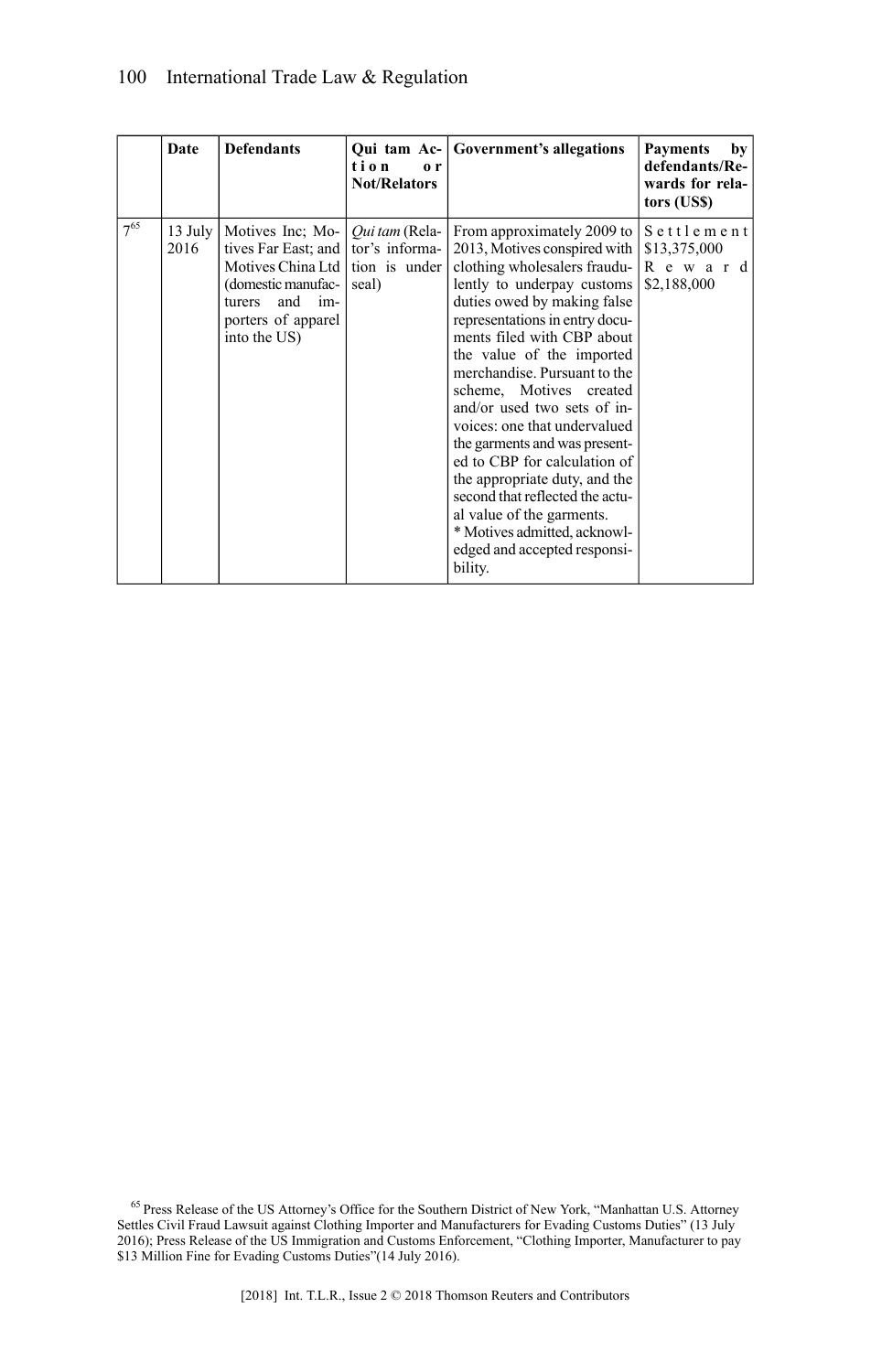|     | Date                     | <b>Defendants</b>                                                     | Qui tam Ac-<br>tion<br>o r<br><b>Not/Relators</b>                                                                              | <b>Government's allegations</b>                                                                                                                                                                                                                                                                                                                                                                                                                                                                                                                                                                                                                                                                                                                                                                                                                                                                                                                                                                                                                                                                                                                                                                                                                                                             | <b>Payments</b><br>by<br>defendants/Re-<br>wards for rela-<br>tors (US\$) |
|-----|--------------------------|-----------------------------------------------------------------------|--------------------------------------------------------------------------------------------------------------------------------|---------------------------------------------------------------------------------------------------------------------------------------------------------------------------------------------------------------------------------------------------------------------------------------------------------------------------------------------------------------------------------------------------------------------------------------------------------------------------------------------------------------------------------------------------------------------------------------------------------------------------------------------------------------------------------------------------------------------------------------------------------------------------------------------------------------------------------------------------------------------------------------------------------------------------------------------------------------------------------------------------------------------------------------------------------------------------------------------------------------------------------------------------------------------------------------------------------------------------------------------------------------------------------------------|---------------------------------------------------------------------------|
| 866 | 3 Octo-<br>b e r<br>2017 | Notations Inc (do-<br>mestic wholesaler<br>of imported gar-<br>ments) | Oui Tam<br>Relator: Xing<br>Wei (resident<br>of<br>Australia<br>and the mother<br>of a former<br>employee<br>of  <br>Yingshun) | Yingshun<br>Garments<br>Inc<br>(Yinghsun), an importer of<br>women's apparel manufac-<br>tured in China, and Import<br>Global Designs Inc "Import<br>Global) and Olgrem LLC<br>(Olgrem), successor entities<br>to Yingshun, and Marie<br>Rogers, an owner and/or offi-<br>cer of each entity, engaged in<br>double-invoice<br>scheme<br>a<br>whereby Yingshun (and later<br>Import Global and Olgrem)<br>presented false and fraudu-<br>lent invoices to CBP, show-<br>ing prices for imported gar-<br>ments that were discounted<br>by 75% or more, for the pur-<br>pose of avoiding customs<br>duties on the garments. Nota-<br>tions, which was Yingshun's<br>biggest customer, aided the<br>fraudulent scheme by ignor-<br>ing warning signs that Ying-<br>shuns<br>irregular<br>business<br>practices were highly sugges-<br>tive of fraud.<br>* Notations admitted and ac-<br>cepted responsibility for its<br>failure to take action in re-<br>sponse to multiple warning<br>signs that Yingshun, Import<br>Global, and Olgrem were<br>undervaluing their imported<br>goods and therefore paying<br>less in import duties than<br>they should have been pay-<br>ing.<br>* The Government's claims<br>against Yingshun, Import<br>Global, Olgrem, and Marie<br>Rogers remain pending. | Settlement<br>\$1,000,000<br>Reward<br><b>Not</b><br>published            |

[2018] Int. T.L.R., Issue 2 © 2018 Thomson Reuters and Contributors

<sup>66</sup> Press Release of the US Attorney's Office for the Southern District of New York, "Manhattan U.S. Attorney Sues Garment Wholesaler, Garment Importers, and Executive for Scheme to Avoid Paying Millions in Import Duties on Garments" (23 September 2016); Press Release of the US Immigration and Customs Enforcement, "New York Apparel Businesses Charged in Double-Invoice Scheme" (23 September 2016); Press Release of the US Attorney's Office for the Southern District of New York, "Acting Manhattan U.S. Attorney Announces Settlement of Civil Fraud Claims against Garment Wholesaler in Scheme to Avoid Paying Customs Duties" (3 October 2017); Press Release of the US Immigration and Customs Enforcement, "NotationsInc settles \$1 Million Civil Suit for Falsifying Invoices" (3 October 2017).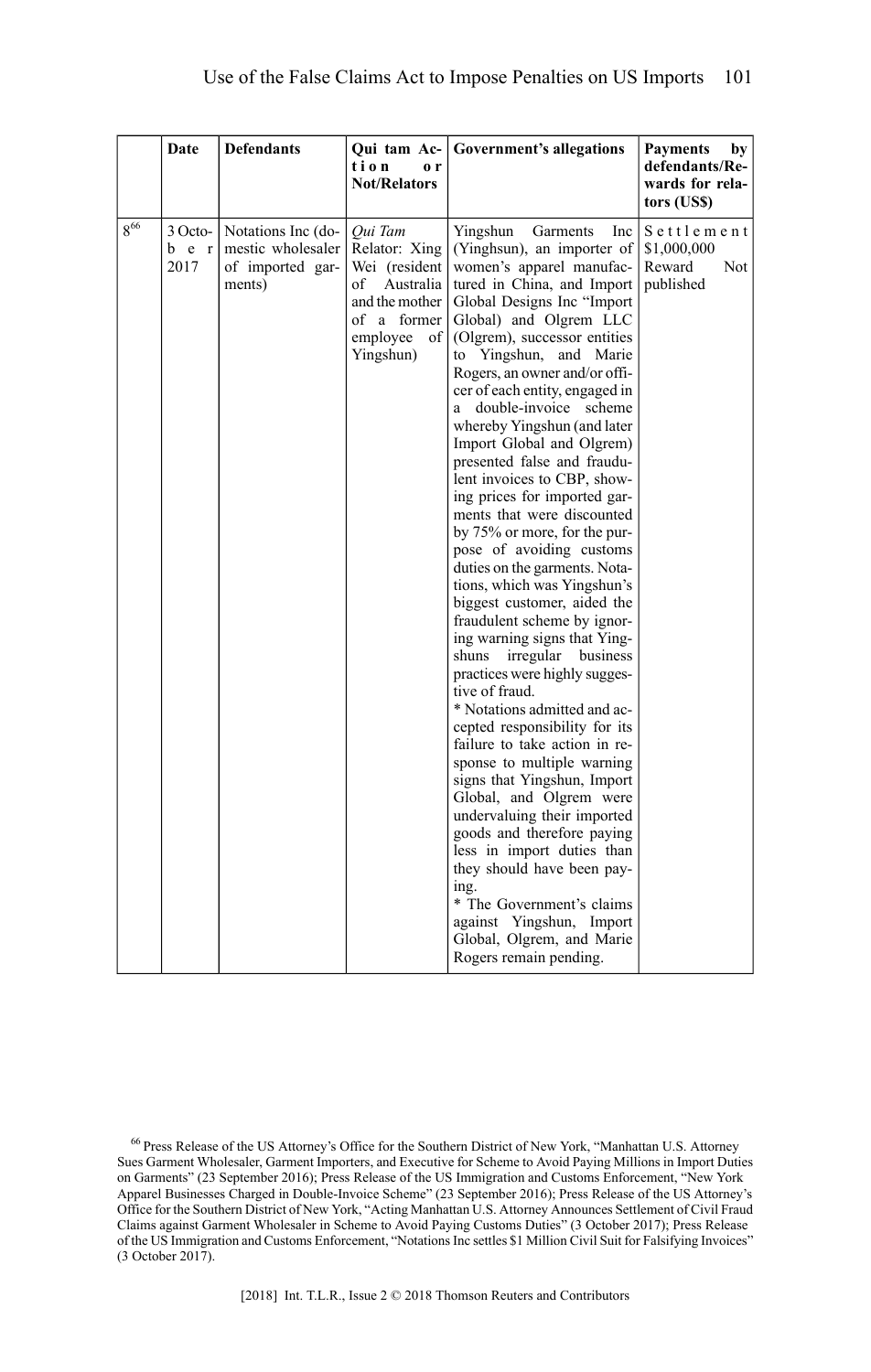|            | Date                               | <b>Defendants</b>                                                                                                                                                          | Qui Tam Ac-<br>tion<br>0r<br>not/Relators                                                        | Government's allegations                                                                                                                                                                                                                                                                                                                                                                                                                                                                                                                                                                                                                                                                                                      | <b>Payments</b><br>by<br>defendants/Re-<br>wards for rela-<br>tors (US\$) |
|------------|------------------------------------|----------------------------------------------------------------------------------------------------------------------------------------------------------------------------|--------------------------------------------------------------------------------------------------|-------------------------------------------------------------------------------------------------------------------------------------------------------------------------------------------------------------------------------------------------------------------------------------------------------------------------------------------------------------------------------------------------------------------------------------------------------------------------------------------------------------------------------------------------------------------------------------------------------------------------------------------------------------------------------------------------------------------------------|---------------------------------------------------------------------------|
| $1^{67}$   | 17 De-<br>cember<br>2012           | Ink<br>SC<br>Toyo<br>Holdings Co Ltd<br>(Japan-based man-<br>ufacturer of print-<br>$ing$ ink)<br>Various affiliated<br>entities of Toyo<br>Ink in Japan and in<br>the US. | Oui tam<br>Relator: John<br>Dickson (presi-<br>dent of a do-<br>mestic produc-<br>$er of CVP-23$ | Toyo Ink knowingly misrep-<br>resented, or caused to be<br>misrepresented, the country<br>of origin on documents pre-<br>sented to CBP to avoid pay-<br>ing duties, particularly an-<br>tidumping and countervailing<br>duties, on imports of the col-<br>orant carbazole violet pig-<br>ment number 23 (CVP-23)<br>between April 2002 and<br>March 2010.<br>Specifically, Toyo Ink misrep-<br>resented Japan and Mexico<br>as the countries of origin for<br>its CVP-23 imports, rather<br>than China and India, which<br>were the company's sources<br>for raw CVP-23. Imports of<br>CVP-23 from China and In-<br>dia were subject to these du-<br>ties; there were no such du-<br>ties on imports from Japan or<br>Mexico. | Settlement<br>\$45,000,000<br>plus interest<br>R e w a r d<br>\$7,875,000 |
| $2^{6869}$ | 4 <br>1<br>Novem-<br>b e r<br>2013 | Basco Manufactur-<br>ing Co (domestic<br>importer of alu-<br>minum extrusions)                                                                                             | Oui tam<br>Relator: James<br>F. Valenti Jr                                                       | Basco, C.R. Laurence Co Inc,<br>Southeastern<br>Aluminum<br>Products Inc and Waterfall<br>Group LLC made false decla-<br>rations to CBP to avoid pay-<br>ing antidumping and counter-<br>vailing duties on aluminum<br>extrusions imported from<br>Shan<br>manufacturer<br>Tai<br>Golden<br>Gain<br>Aluminum<br>Products Ltd in China. These<br>companies misrepresented<br>that the aluminum extrusions<br>were from Malaysia.                                                                                                                                                                                                                                                                                               | Settlement<br>\$1,100,000<br>Reward<br><b>Not</b><br>published            |

**Chart 3 FCA cases on customs evasion—misrepresenting country of origin**

<sup>67</sup> Press Release of the Department of Justice, "US Intervenes in False Claims Lawsuit Alleging Knowing Failure to Pay Import Duties by Japanese and US Companies" (24 April 2012); Press Release of the Department of Justice, "Japanese-Based Toyo Ink and Affiliates in New Jersey and Illinois Settle False Claims Allegation for \$45 Million" (17 December 2012).

<sup>68</sup> Press Release of the Department of Justice, "Ohio-Based Basco Manufacturing Co. to Pay \$1.1 Million for Al-

legedly Falsifying Customs Documents to Evade Import Duties on Chinese Products" (14 November 2013).<br><sup>69</sup> Settlements Nos 2–4 are derived from the same case: *United States ex rel. Valenti v Tai Shan Golden Gain Aluminum Products Ltd* , Case No.11-cv-368 (M.D. Fla.).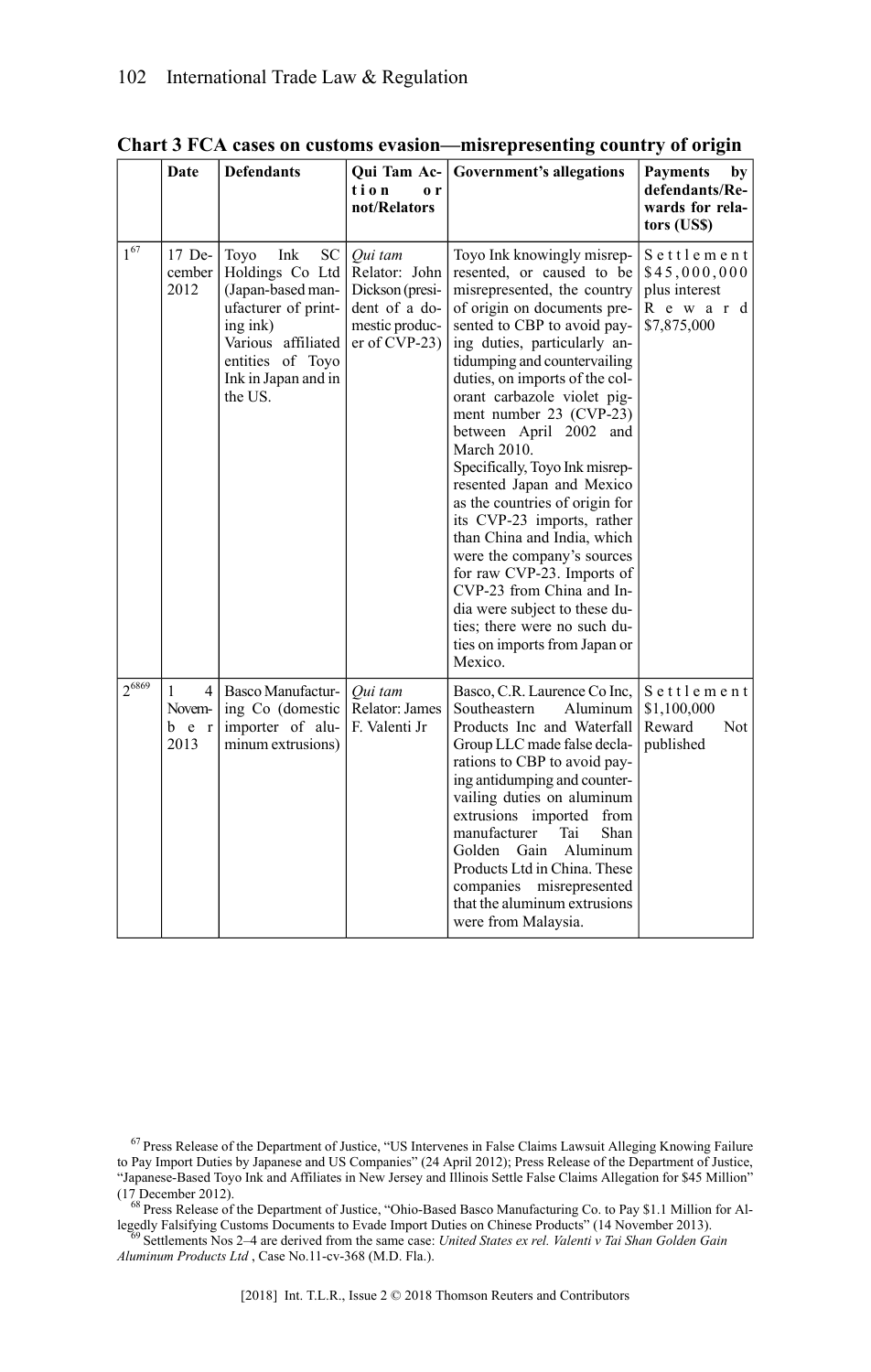|          | Date                    | <b>Defendants</b>                                                                                                                                                            | Qui Tam Ac-<br>tion<br>0 <sub>r</sub><br>not/Relators | Government's allegations                                                                                                                                                                                                                                                                                                                                                                                                                                                                                                                                                                                                                                                                                                                                  | <b>Payments</b><br>by<br>defendants/Re-<br>wards for rela-<br>tors (US\$)                                      |
|----------|-------------------------|------------------------------------------------------------------------------------------------------------------------------------------------------------------------------|-------------------------------------------------------|-----------------------------------------------------------------------------------------------------------------------------------------------------------------------------------------------------------------------------------------------------------------------------------------------------------------------------------------------------------------------------------------------------------------------------------------------------------------------------------------------------------------------------------------------------------------------------------------------------------------------------------------------------------------------------------------------------------------------------------------------------------|----------------------------------------------------------------------------------------------------------------|
| $3^{70}$ | 2<br>1<br>a r v<br>2015 | C.R. Laurence Co   Oui tam<br>Febru- Inc: Southeastern Relator: James<br>Aluminum Prod-<br>ucts In.; and Water-<br>fall Group LLC<br>(importers of alu-<br>minum extrusions) | F. Valenti Jr                                         | C.R. Laurence, Southeastern  <br>and Waterfall made false   L a u r e n c e :<br>declarations to CBP to avoid<br>paying antidumping<br>and<br>countervailing duties on alu-<br>minum extrusions imported<br>from manufacturer Tai Shan<br>Golden<br>Gain Aluminum<br>Products Ltd in China. They<br>misrepresented that<br>the<br>"country of origin" of the<br>aluminum extrusions was<br>Malaysia, when the goods<br>were manufactured in China<br>and merely shipped through<br>Malaysia.<br>C.R. Laurence, Southeastern<br>and Waterfall also purchased<br>China-made aluminum extru-<br>sions imported by other do-<br>mestic companies and caused<br>or conspired with those im-<br>porters to make false declara-<br>tions to CBP to evade duties. | Settlement C.R.<br>\$2,300,000<br>Southeastern:<br>\$650,000<br>Waterfall:<br>\$100,000<br>Reward<br>\$555,100 |

<sup>70</sup> Press Release of the Department of Justice, "Three Importers to Pay over \$3 Million to Settle False Claims Act Suit Alleging Evaded Customs Duties" (12 February 2015).